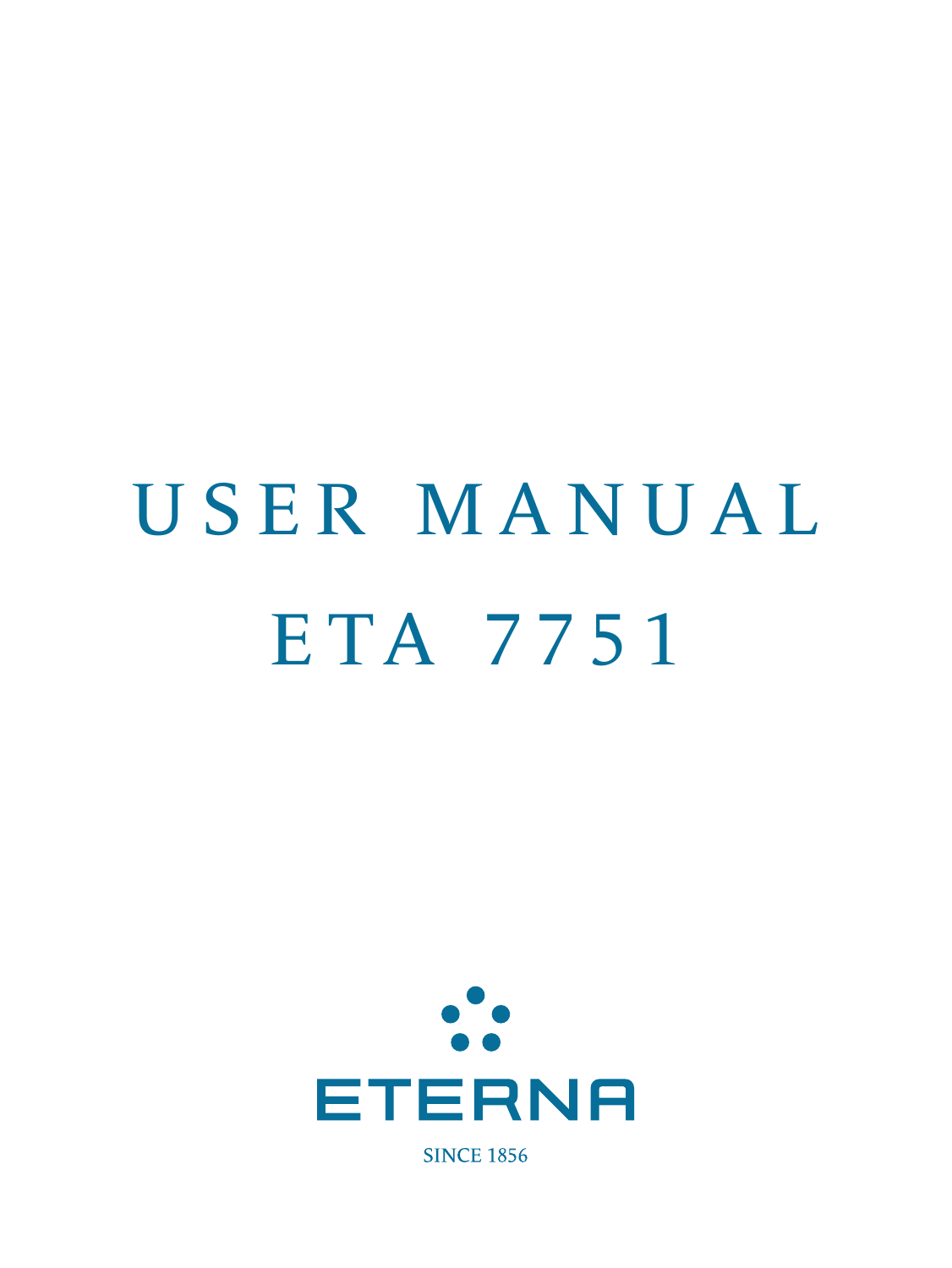1948 Moonphase Chronograph Tangaroa Moonphase Chronograph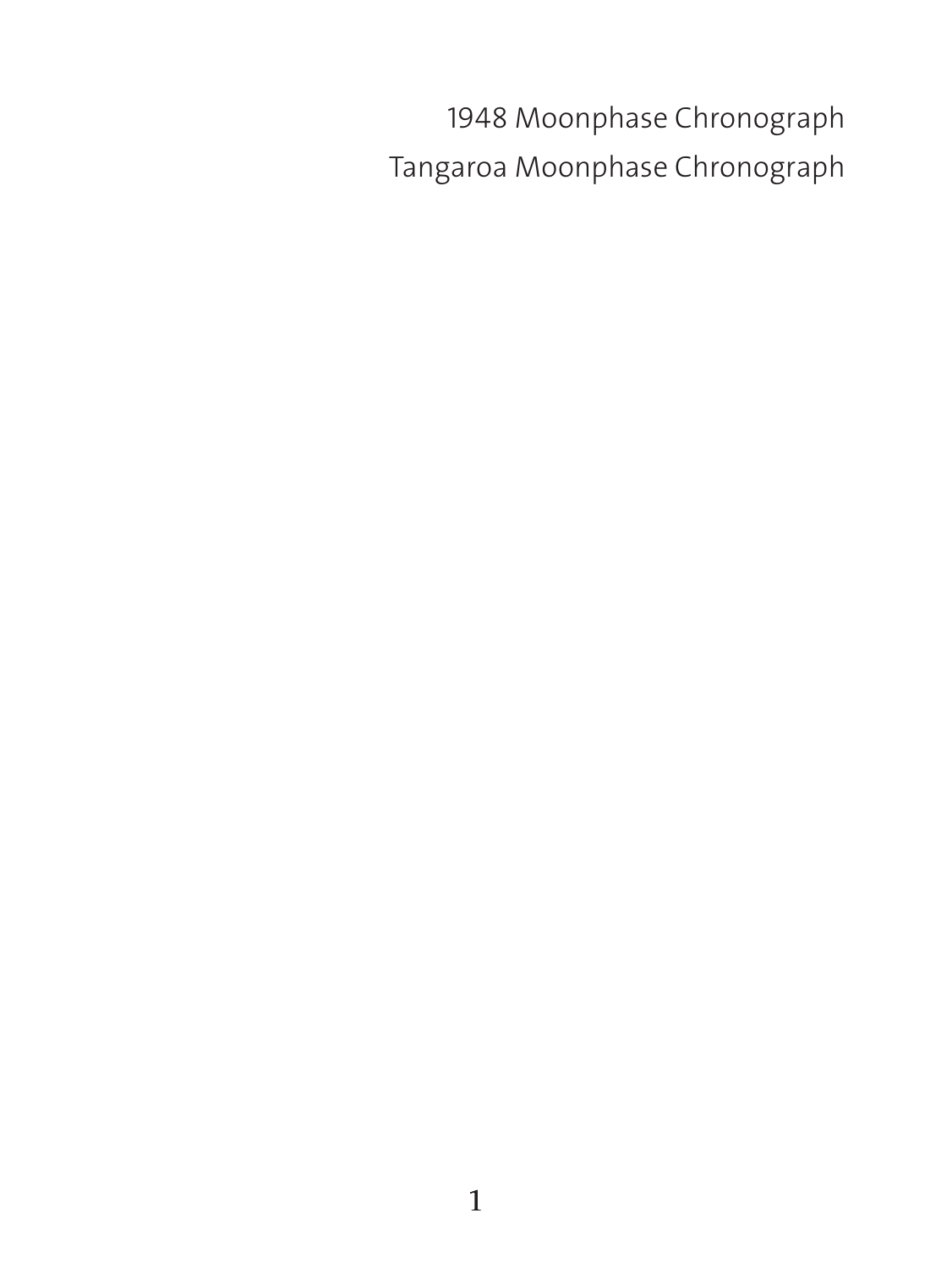# TABLE OF CONTENTS

- 3 1948 Moonphase Chronograph Tangaroa Moonphase Chronograph
- 9 Important Advice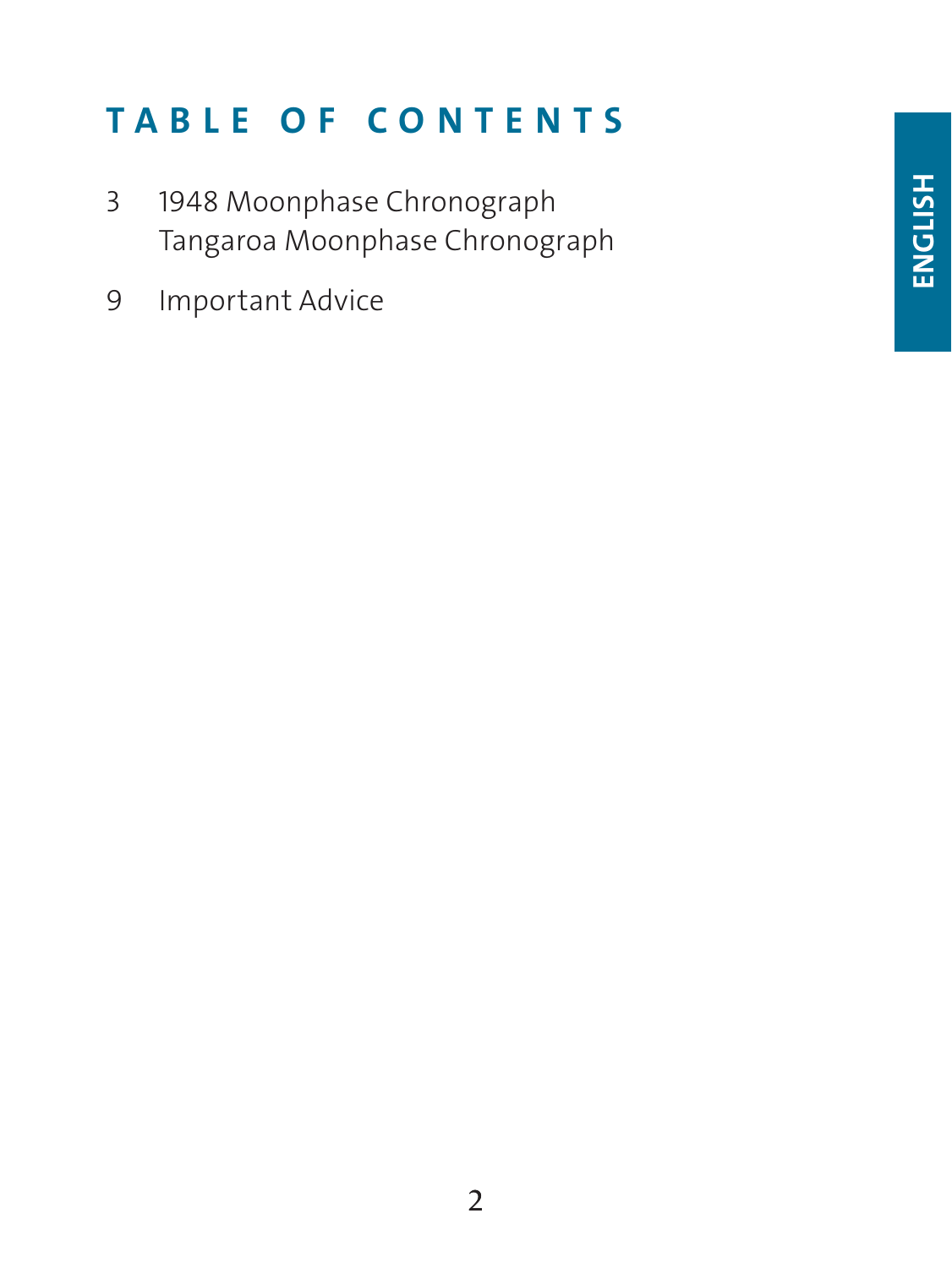1. DISPLAY - FUNCTIONS



#### **WATCH**

- Hour hand
- Minute hand
- Small seconds hand
- 24-hour hand
- Date hand
- Day indicator
- Month indicator
- 8 Moon phase
- Setting crown

10 Rapid day correction pushbutton

#### **CHRONOGRAPH**

- Seconds hand
- 30-minute counter
- 12-hour counter
- A. Start/stop push-button
- **B.** Reset push-button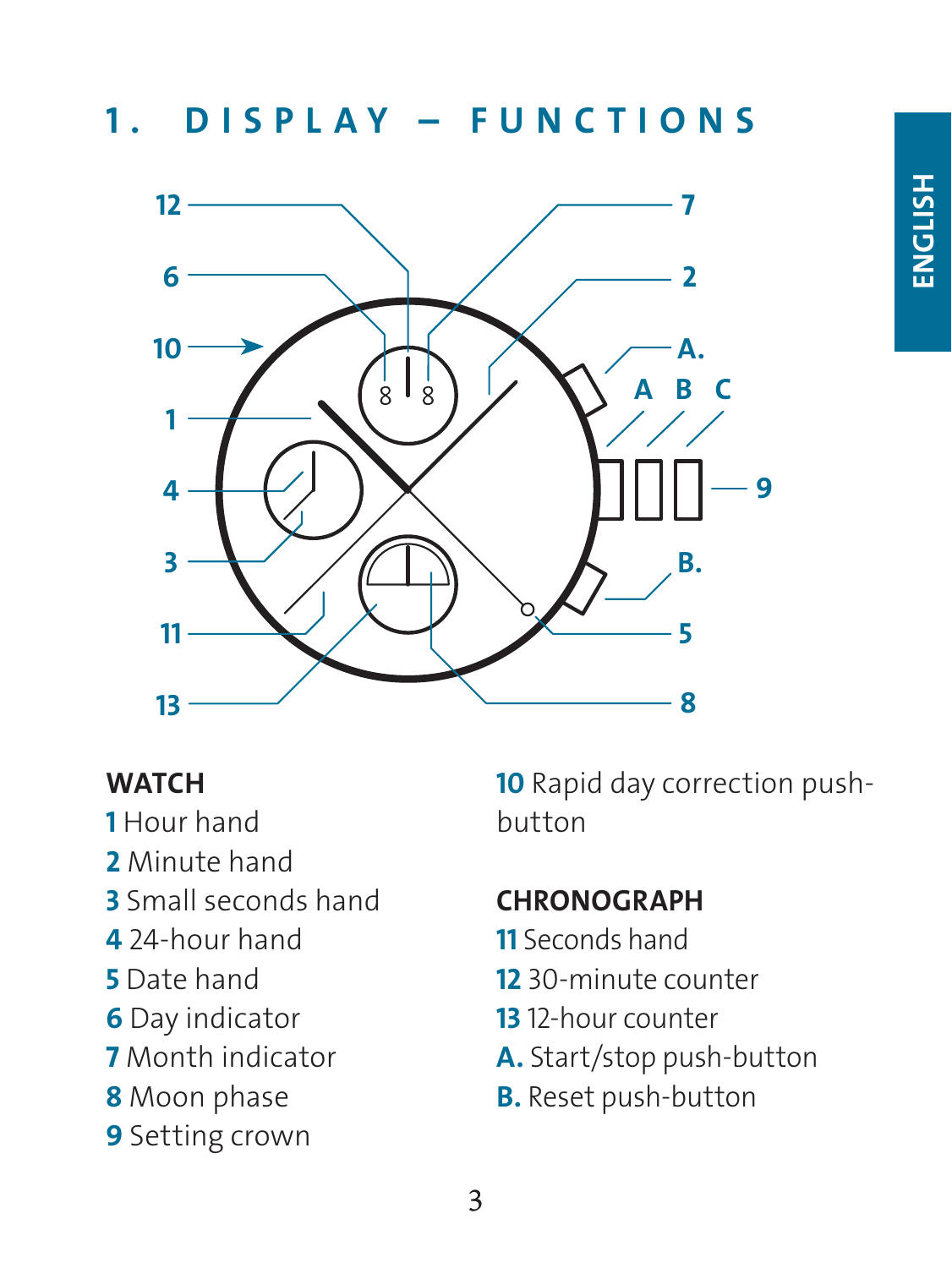# 2. SETTING

#### 2.1 GENERAL POINTS

Your watch offers one waterproofness assured until 30 m (3 bar) of depth. It has an automatic mechanical movement, for which the winding, rapid date correction and timesetting operations are performed by means of the 3-position crown 9 which has 3 positions :

A Rest and manual winding position

**B** Rapid moon phase, date and month correction position

C Time-setting position with stop seconds and date change at midnight

#### **NOTES**

Once the setting is complete, always push the crown back in against the case to safeguard the watch's water resistance. Never operate the crown underwater or when it is still wet.

#### 2.2 WINDING CROWN 9 IN POSITION A, NOT PULLED OUT

Your watch has an automatic mechanical movement which is wound by the motion of your wrist when you are wearing the watch. It is therefore not normally necessary to manually wind the watch. However, if your watch should stop, simply turn the crown 9 through a few turns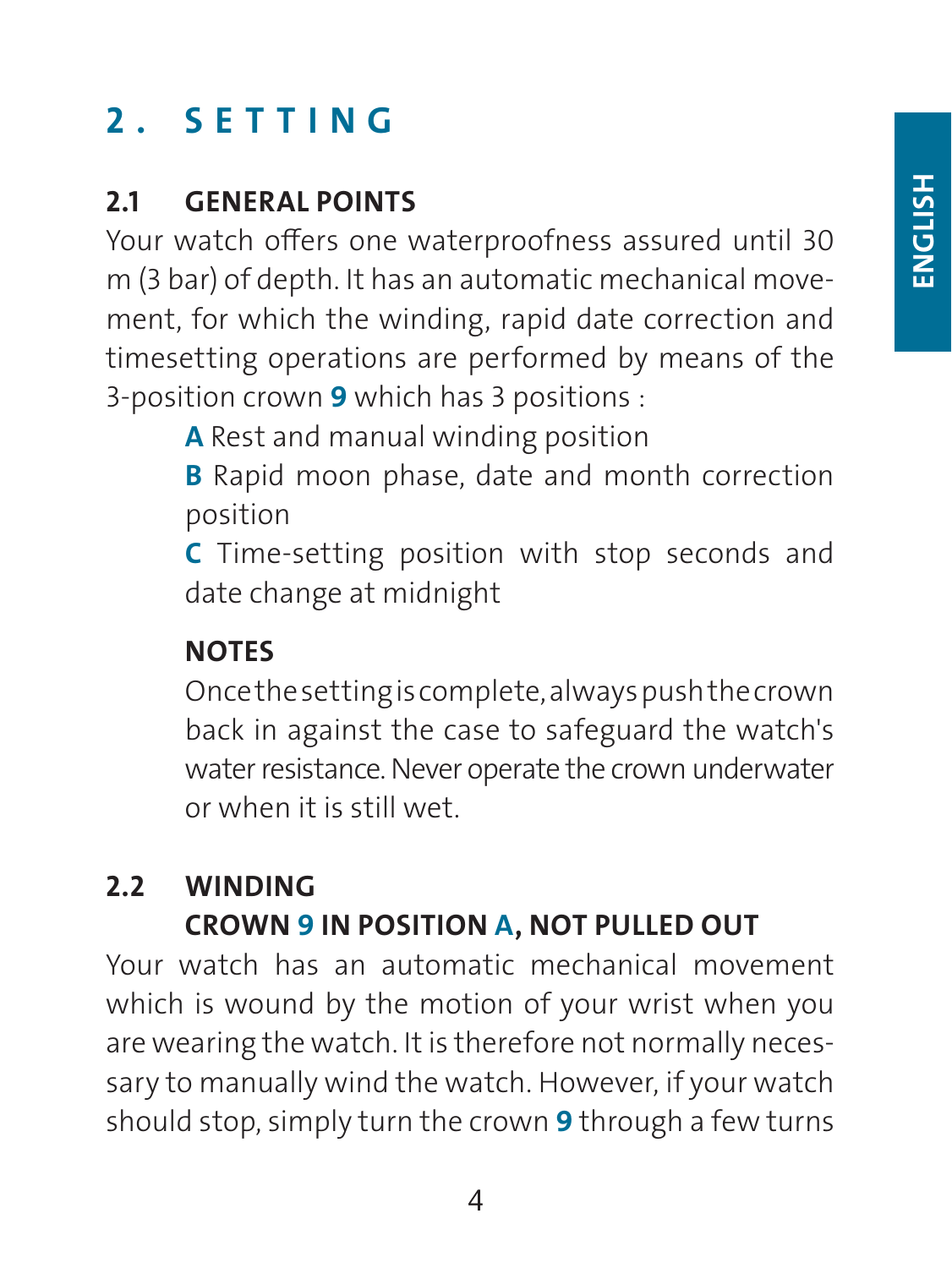clockwise to restart it. When fully wound, your watch has a power reserve of approximately 40 hours.

#### **NOTE**

There is no end of winding stop. A protective mechanism prevents excessive winding of the movement.

#### 2.3 SETTING THE TIME CROWN 9 IN POSITION C, PULLED OUT

Pull the crown 9 out two notches to position C. The small seconds hand 3 will stop. Turn the crown in either direction to set the time. When the hour hand passes the 12 o'clock position, you will see whether it is indicating midnight (the date changes) or midday (the date does not change). Check that the date set previously has not changed. Then push the crown 9 back into the rest position A. The small seconds hand 3 will restart. The position of the 24-hour hand is corrected automatically during this setting.

#### **NOTE**

For a time setting accurate to the second, we recommend pulling the crown out to position C when the small seconds hand 3 is at precisely 12 o'clock, and pushing it back in to synchronise with an official time signal.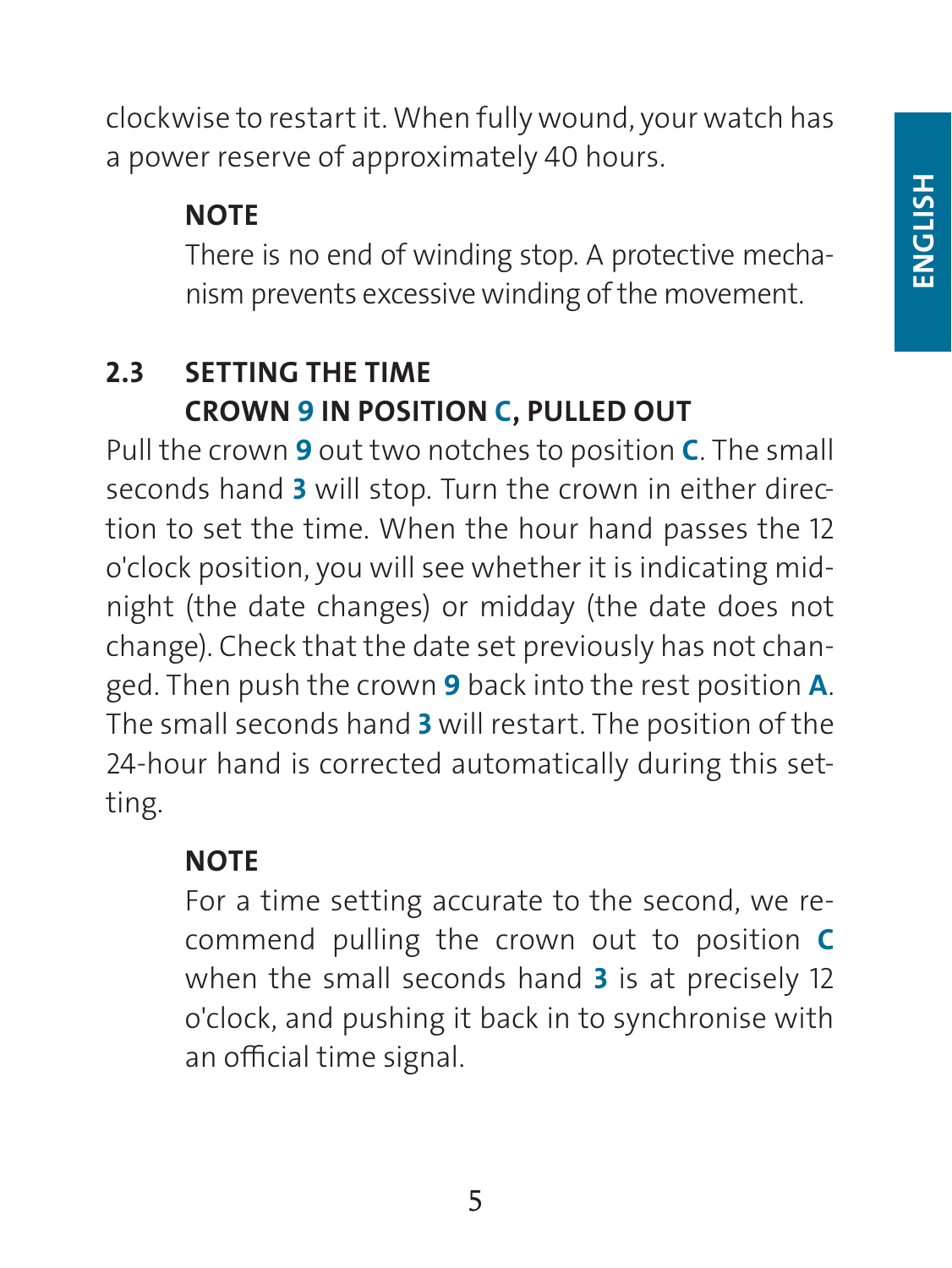#### 2.4 RAPID DAY CORRECTION

To correct the day, simply press the push-button 10 at 10 o'clock repeatedly. Each press moves the indicator oneday forward.

#### **NOTE**

During this operation your watch continues to run normally, hence the time does not need to be corrected.

#### IMPORTANT

Never correct the day between 9:30 p.m. and 2:00 a.m. The movement is in the date change process, and could be damaged.

#### 2.5 RAPID MONTH AND DATE CORRECTION CROWN 9 PULLED OUT TO INTERMEDIATE POSITION B

Pull the crown 9 out one notch to position **B**. Then turn it anti-clockwise until the correct month appears in the window 7. Each turn of the date hand 5 moves the month display one position forward. Keep turning the crown until the correct date is indicated by the date hand 5. Then push the crown back into the rest position A.

#### **NOTE**

During this operation your watch continues to run normally, hence the time does not need to be corrected.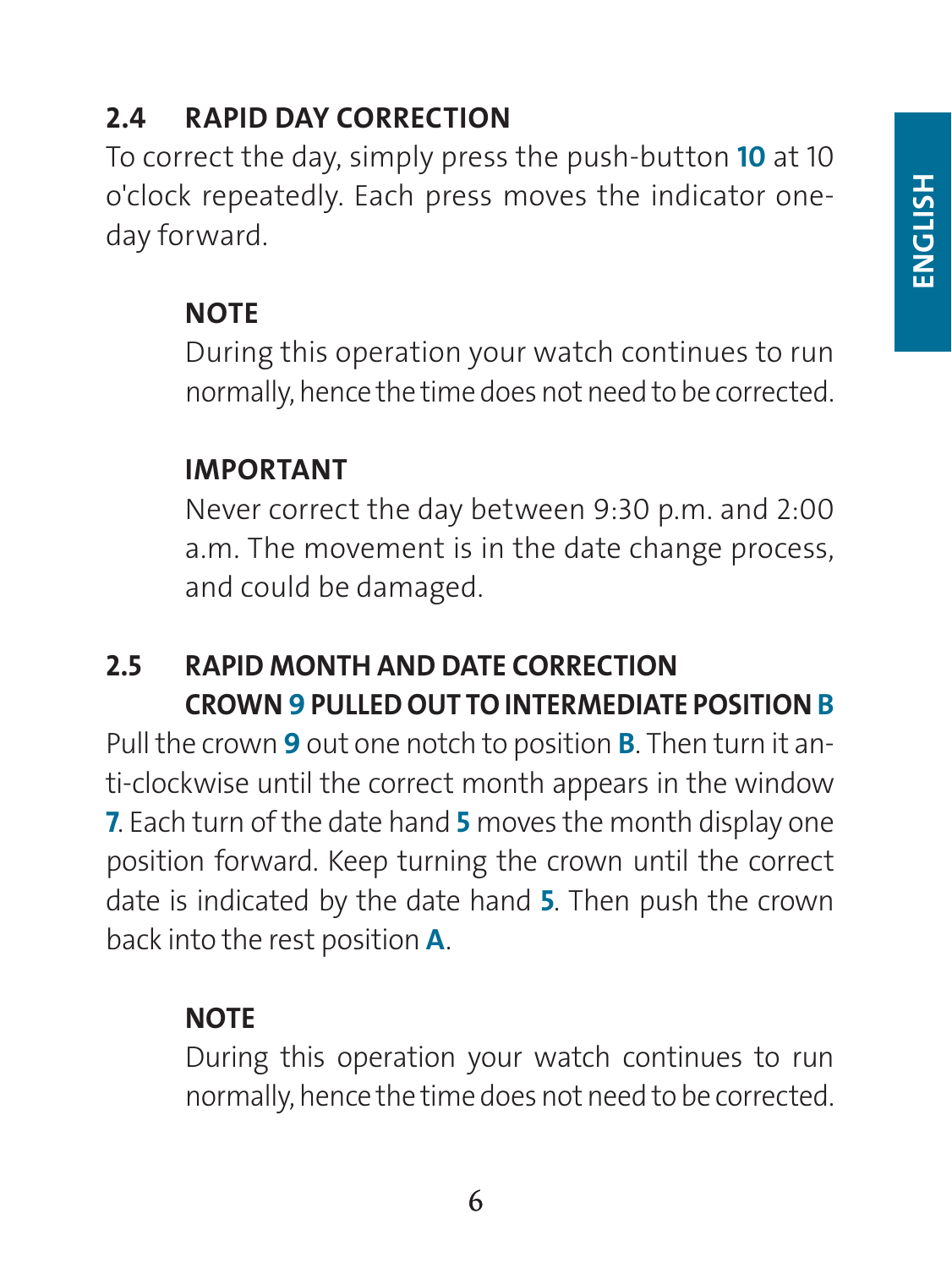#### IMPORTANT

Never correct the date between 3:00 a.m. and 4:00 a.m as this would damage the movement.

#### 2.6 MOON PHASE CORRECTION CROWN 9 IN INTERMEDIATE POSITION B

Pull the crown 9 out one notch to position **B**. Then turn it clockwise to modify the moon phase display 8. This setting has no impact on the date display. Then push the crown back into the rest position A.

#### IMPORTANT

Never correct the moon phase between 3:00 a.m. and 5:00 a.m as this would damage the movement.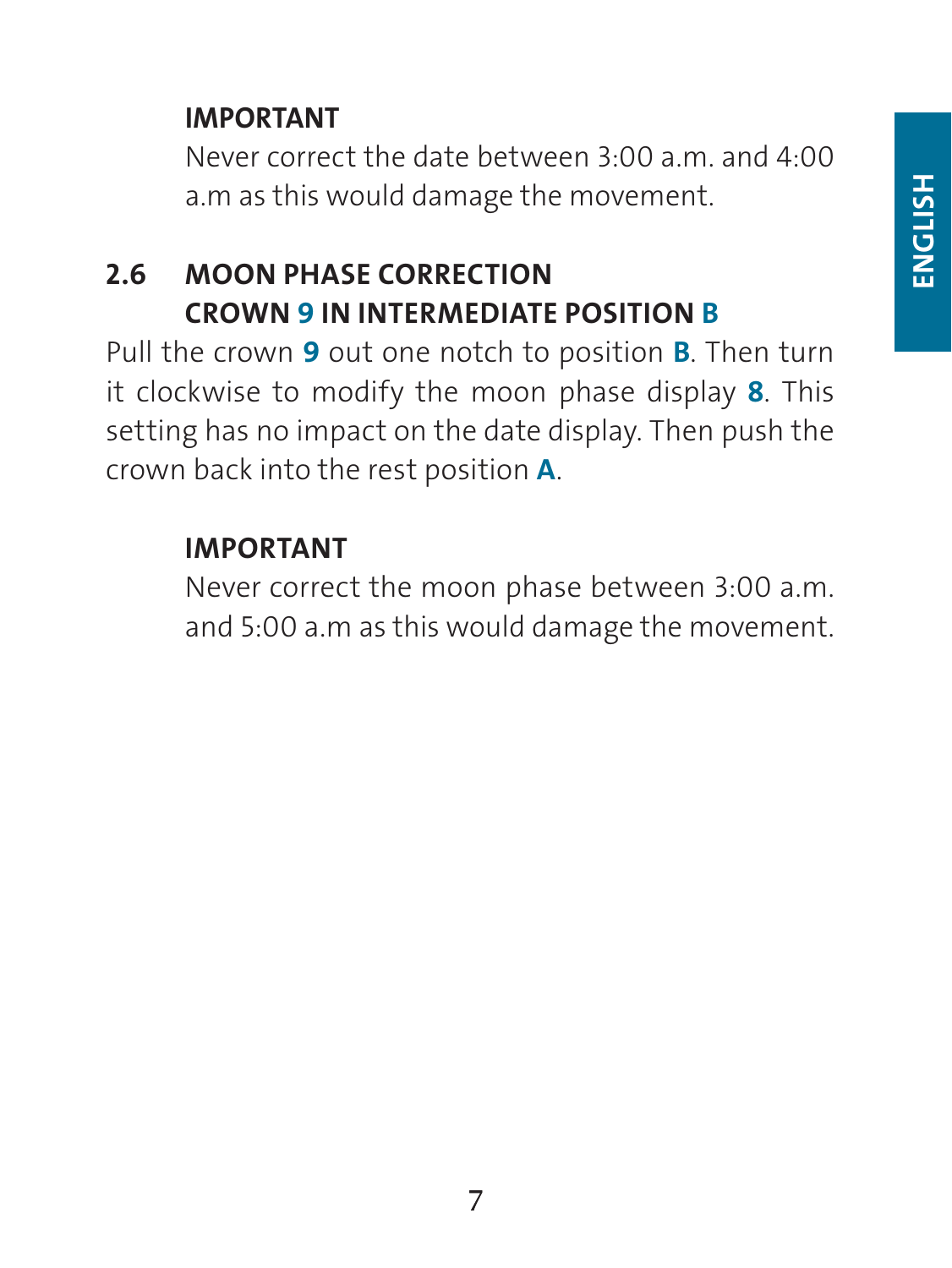# 3 . CHRONOGRAPH FUNCTIONS

With the chronograph you can measure times of up to 12 hours.

#### 3.1 STARTING THE CHRONOGRAPH

Pressing push-button A. starts the chronograph central seconds hand 11. It completes a full turn of the dial in 60 seconds. The minute counter 12 at 12 o'clock and the chronograph hour counter 13 at 6 o'clock record the time elapsed since starting.

#### 3.2 STOPPING THE CHRONOGRAPH

Pressing push-button **A.** again stops the chronograph central seconds hand 11 and the chronograph counter hands 12 and 13, enabling you to read the elapsed time.

#### 3.3 RESETTING THE CHRONOGRAPH

Pressing push-button **B.** resets the chronograph, readying it for a new timing operation.

# 3.4 SUCCESSIVE TIMING OPERATIONS (LAP TIMES)

To measure successive times, you need only activate and pause the chronograph at will using the push-button **A.** at 2 o'clock. The corresponding hands are not reset, but restart directly from their stop position. The chronograph is reset using the push-button B. at 4 o'clock.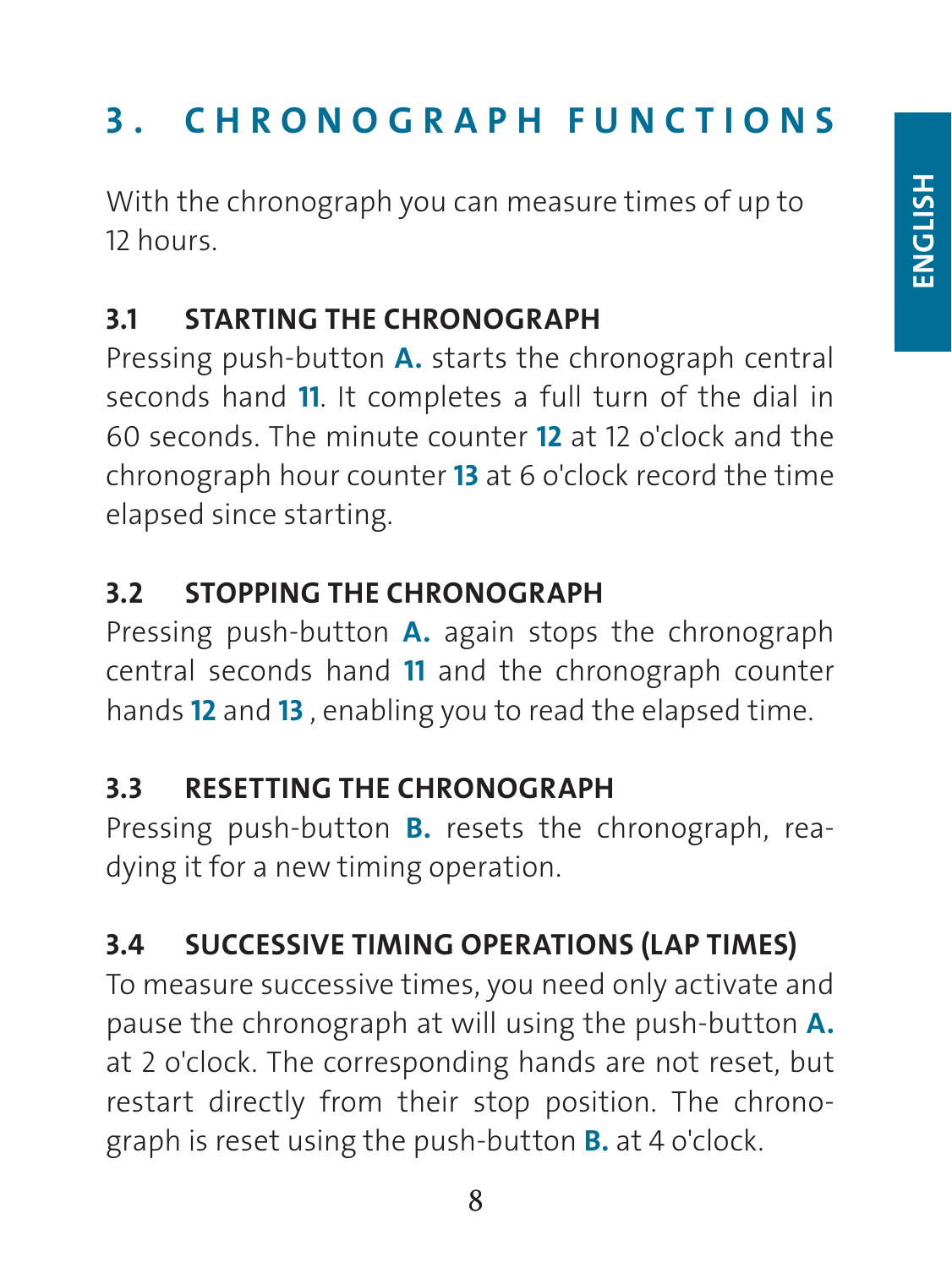# IMPORTANT ADVICE

#### WATER RESISTANCE

The waterproofness of your watch is assured according to specification quoted in the paragraph 2.1 majorities. Nevertheless, it is important to understand that repeated handling of the case, ageing of the sealing components and high temperature variations (e.g. from hot sun to cold water) may get the better of the most waterresistant case.

Since water and moisture infiltration may lead to costly repairs, you are strongly advised to have your watch's water resistance checked regularly by an Eterna authorised retailer or an approved Eterna general agent.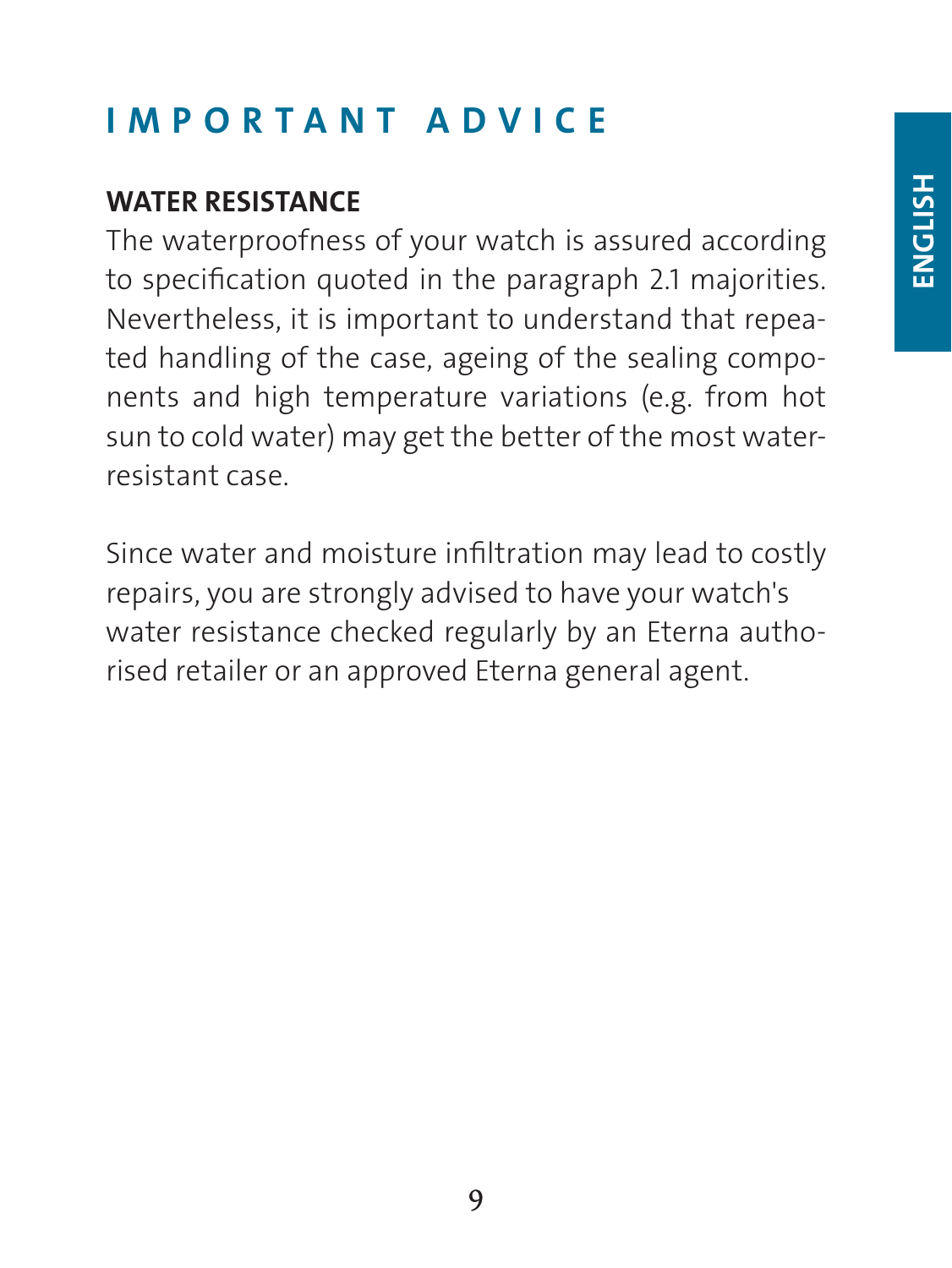#### CARE AND MAINTENANCE

Your watch was manufactured with the utmost care. Observing the recommendations below will help preserve its rate accuracy and as-new appearance for as long as possible.

If your watch is equipped with a leather strap, we recommend avoiding any contact with water, to optimise the leather's longevity. We also recommend cleaning your watch regularly using a damp soft cloth. After bathing in seawater, rinse the watch in fresh water and leave it to dry out completely.

Avoid leaving your watch in places exposed to high variations in temperature or humidity, extreme temperatures, bright sunlight or strong magnetic fields. Avoid direct contact with solvents, detergents, perfumes, cosmetics, etc. They may damage the wristlet, case or gaskets. Avoid thermal shocks, or impacts: they could damage your watch. In case of violent impact, please have your watch checked by an Eterna authorised retailer or an approved Eterna general agent.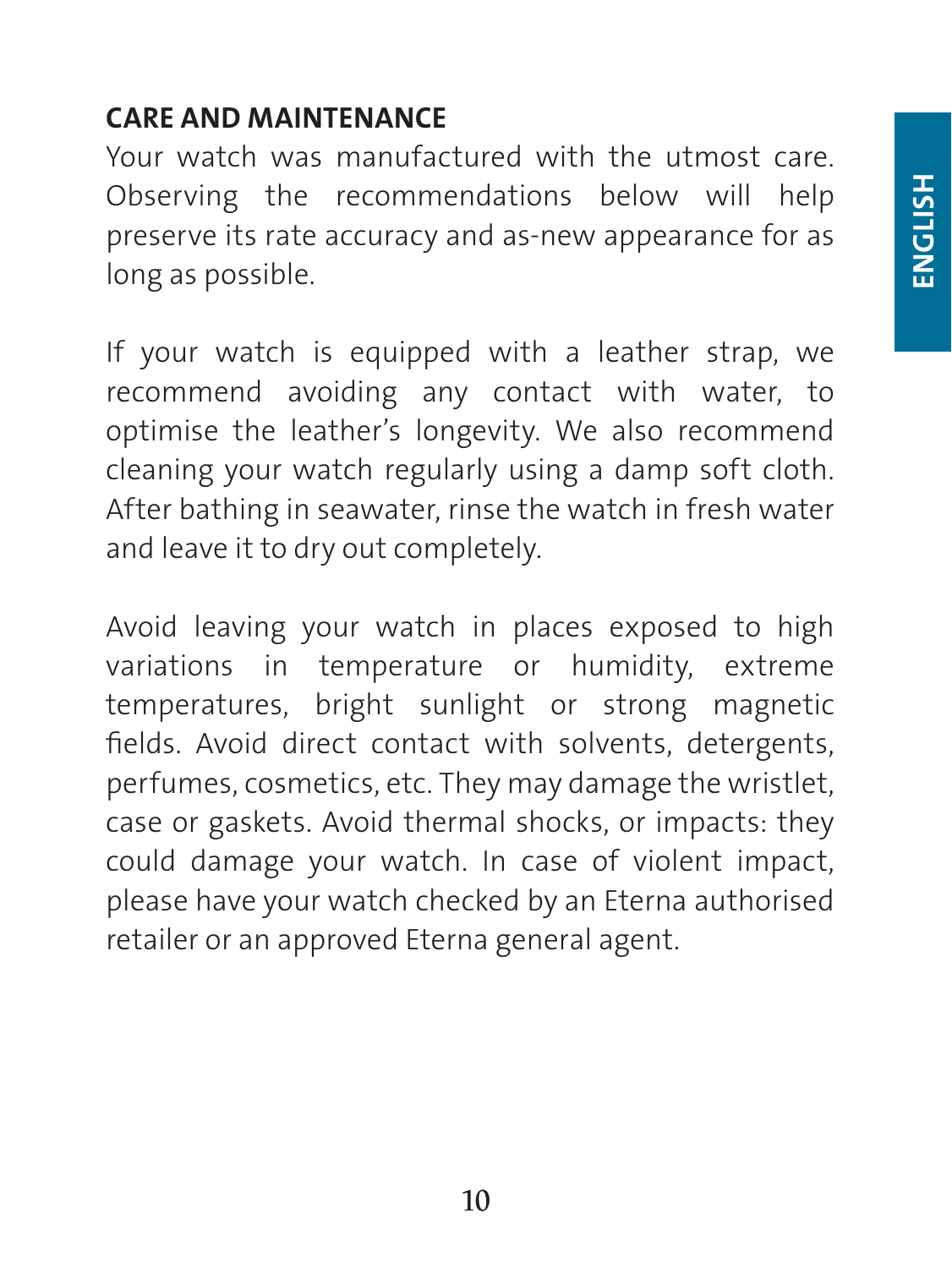#### SERVICING

It is advisable to have your watch overhauled and fully cleaned at least once every 4 years, and in particular to have the movement overhauled, since its operation may be disrupted due to ageing of the oil and grease.

To ensure irreproachable maintenance service and safeguard the warranty validity, always entrust your watch to an Eterna authorised retailer or an approved Eterna general agent.

For any questions, please contact your Eterna authorised retailer or the Eterna general agent for your country. You can find the addresses and a host of information on our website: www.eterna.com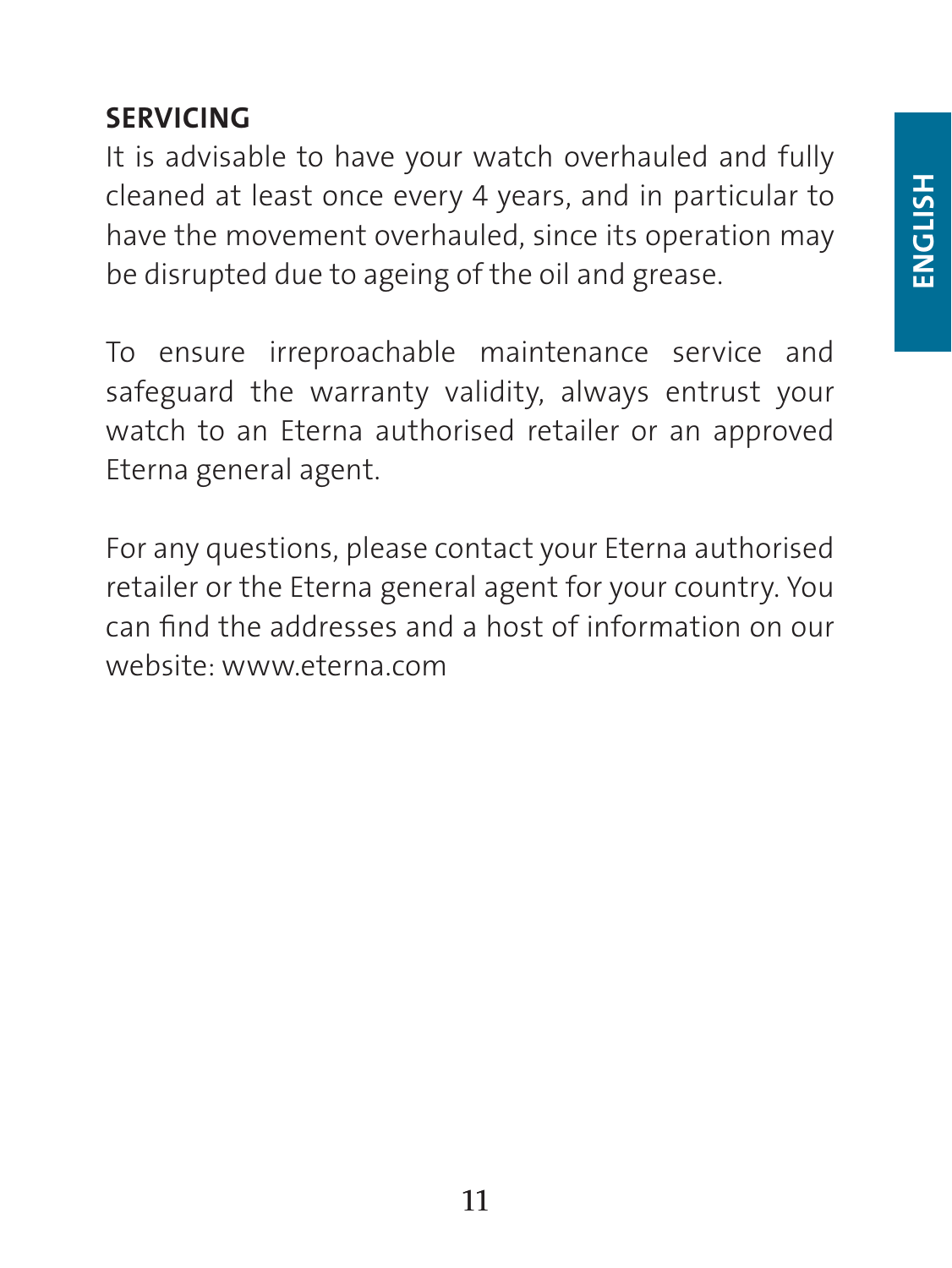#### END-OF-LIFE COLLECTION AND TREATMENT OF QUARTZ WATCHES\*



This symbol indicates that this product must not be disposed of with household waste. It must be taken to an approved collection point. By following this procedure, you will contribute to protecting the environment and

human health. Recycling of materials helps conserve natural resources.

\* applicable in European Community member countries, and in countries with comparable legislation.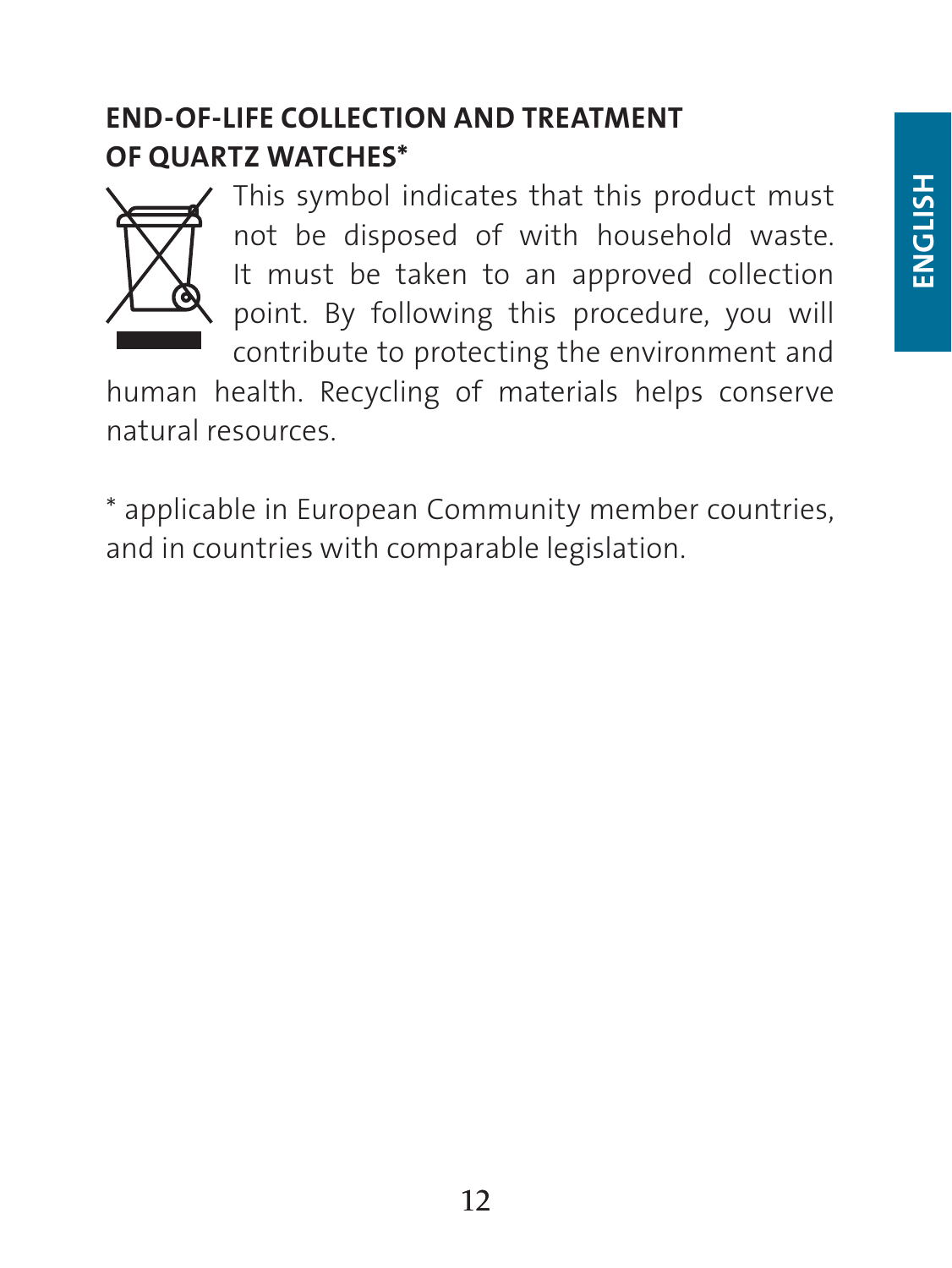# INHALTSVERZEICHNIS

- 14 1948 Mondphasen Chronograph Tangaroa Mondphasen Chronograph
- 21 Wichtige Hinweise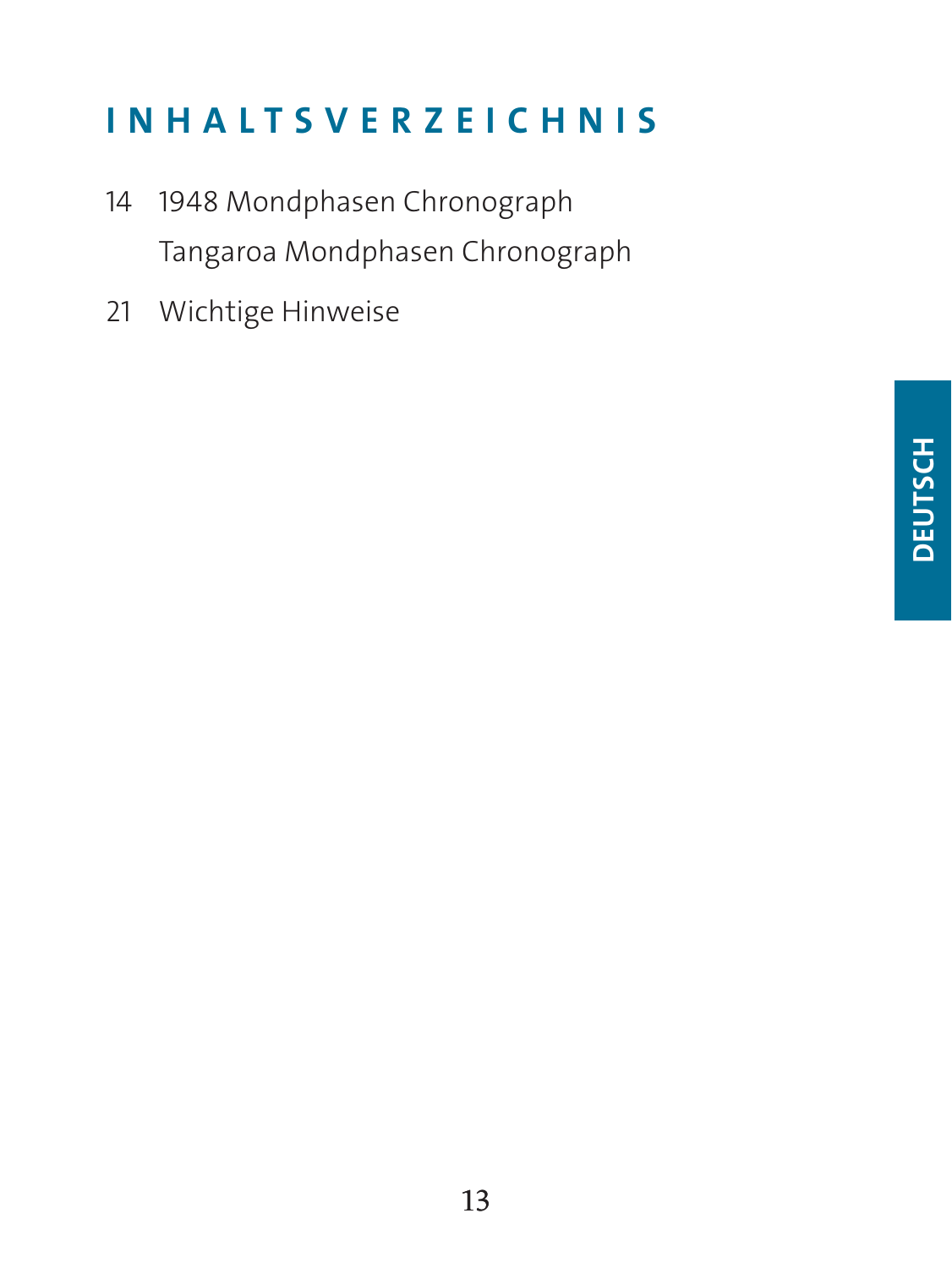1. ANZEIGEN – FUNKTIONEN



#### UHR

- Stundenzeiger
- Minutenzeiger
- Zeiger der kleinen Sekunde
- 24-Stundenzeiger
- Datumzeiger
- Wochentagsanzeige
- Monatsanzeige
- Mondphasenanzeige
- Einstellkrone

Drücker für die Wochentagsschnellkorrektur

#### **CHRONOGRAPH**

- Sekundenzeiger
- 30-Minutenzähler
- 12-Stundenzähler
- A. Drücker für Start, Stopp
- B. Drücker für Nullstellen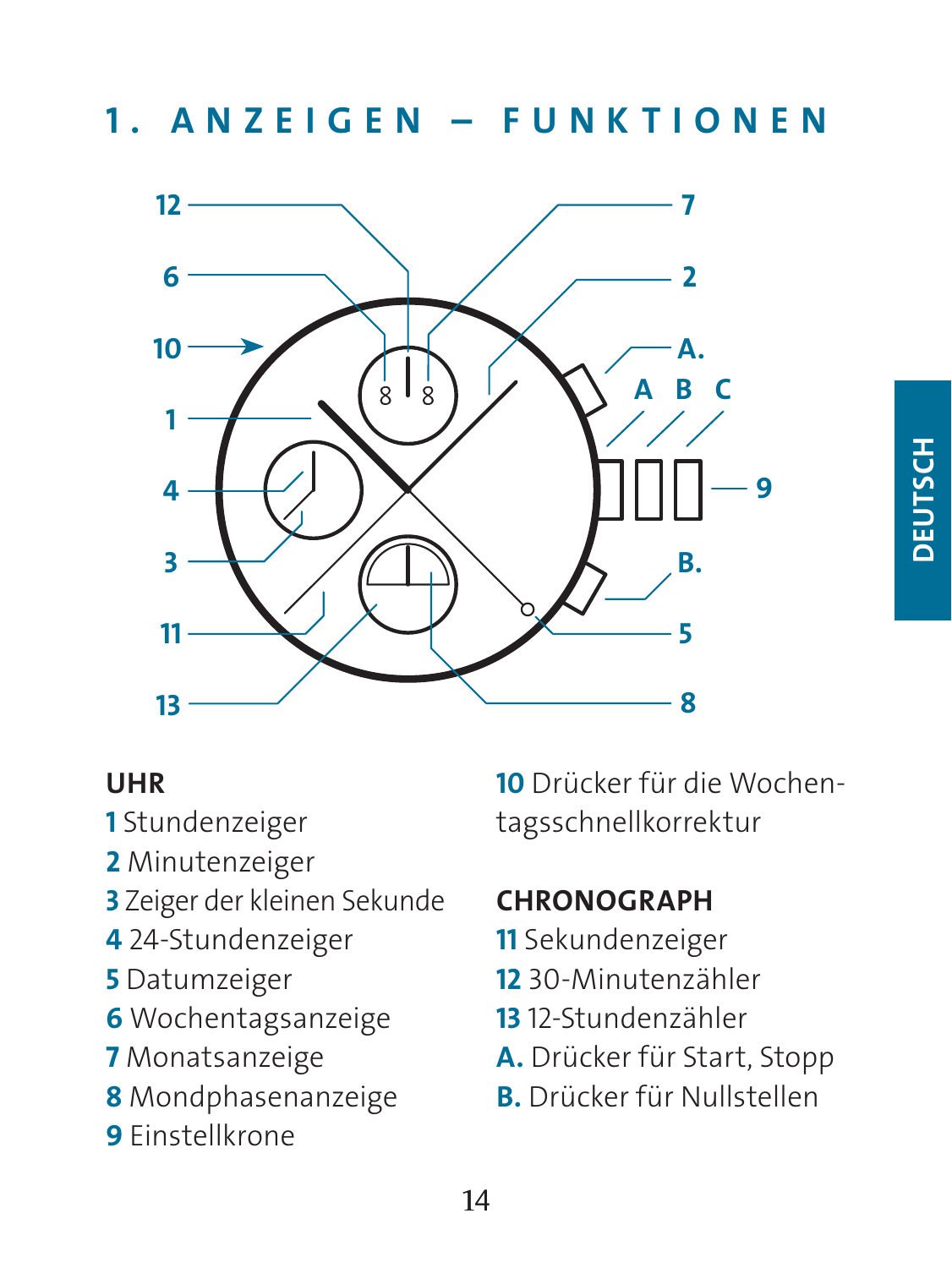# 2. EINSTELLUNGEN

#### 2.1 ALLGEMEINE BEMERKUNGEN

Ihre Uhr bietet eine Wasserdichte die bis zu 30 M versichert ist (3 Bar). Sie ist mit einem mechanischen Uhrwerk mit automatischem Aufzug ausgestattet. Der Aufzug, die Datumsschnellkorrektur und die Zeiteinstellung erfolgen über die Krone 9 mit 3 Stellungen:

A Ruhestellung und Aufzug von Hand

B Stellung für die Mondphasen-, Monats- und Datumsschnellkorrektur

C Stellung für die Uhrzeiteinstellung mit Sekun denstopp und Datumswechsel bei Mitternacht

#### **BEMERKUNGEN**

Stossen Sie nach beendeter Einstellung die Krone immer gegen das Gehäuse zurück, damit die Wasserdichtigkeit der Uhr gewährleistet ist. Betätigen Sie niemals die Krone unter Wasser oder wenn sie noch feucht ist.

# 2.2 AUFZUG

#### KRONE 9 IN DER STELLUNG A, NICHT GEZOGEN

Ihre Uhr ist mit einem mechanischen Uhrwerk mit automatischem Aufzug ausgestattet, das sich beim Tragen durch die Bewegungen Ihres Handgelenks automatisch aufzieht. In der Regel erübrigt sich somit das Aufziehen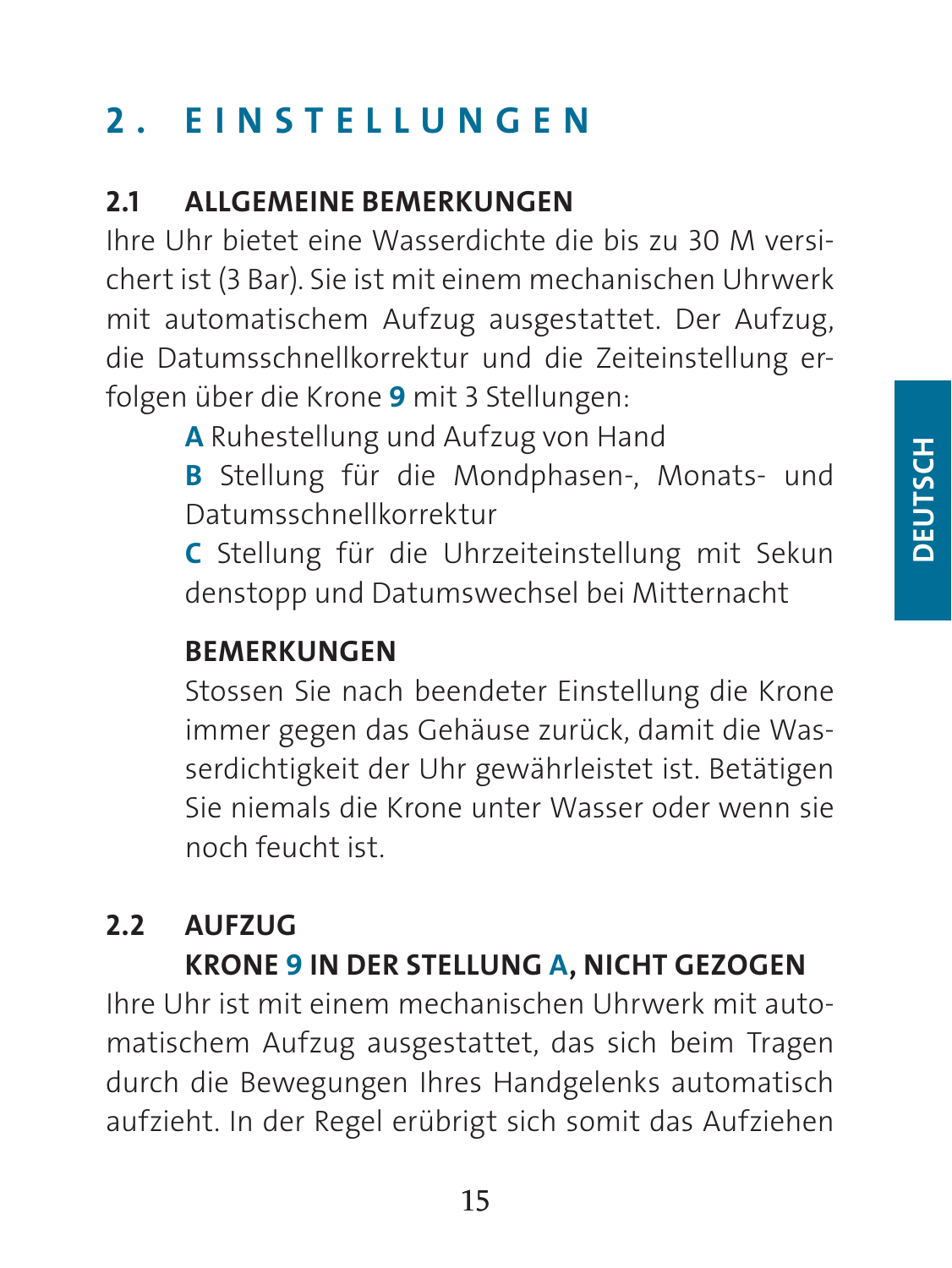von Hand. Sollte Ihre Uhr dennoch stehenbleiben, genügen einige Umdrehungen der Krone 9 im Uhrzeigersinn, um die Uhr wieder in Gang zu setzen. Wenn Ihre Uhr vollständig aufgezogen ist, verfügt sie über eine Gangreserve von rund 40 Stunden.

#### BEMERKUNG

Bei voll aufgezogenem Uhrwerk erfolgt kein Anschlag. Eine Schutzvorrichtung verhindert ein übermässiges Aufziehen des Uhrwerks.

#### 2.3 ZEITEINSTELLUNG KRONE 9 IN DER STELLUNG C, GANZ GEZOGEN

Ziehen Sie die Krone 9 um zwei Stufen in die Stellung C heraus. Der Zeiger der kleinen Sekunde 3 wird angehalten. Drehen Sie die Krone im oder gegen den Uhrzeigersinn, um die Zeit einzustellen. Beim Drehen des Stundenzeigers über 12 Uhr hinweg können Sie erkennen, ob Mitternacht (das Datum ändert) oder Mittag (das Datum ändert nicht) ist. Stellen Sie sicher, dass das zuvor eingestellte Datum nicht geändert wird. Stossen Sie die Krone 9 wieder in die Ruhestellung A hinein. Der Zeiger der kleinen Sekunde 3 wird wieder in Gang gesetzt. Bei dieser Einstellung wird die Position des 24-Stundenzeigers automatisch korrigiert.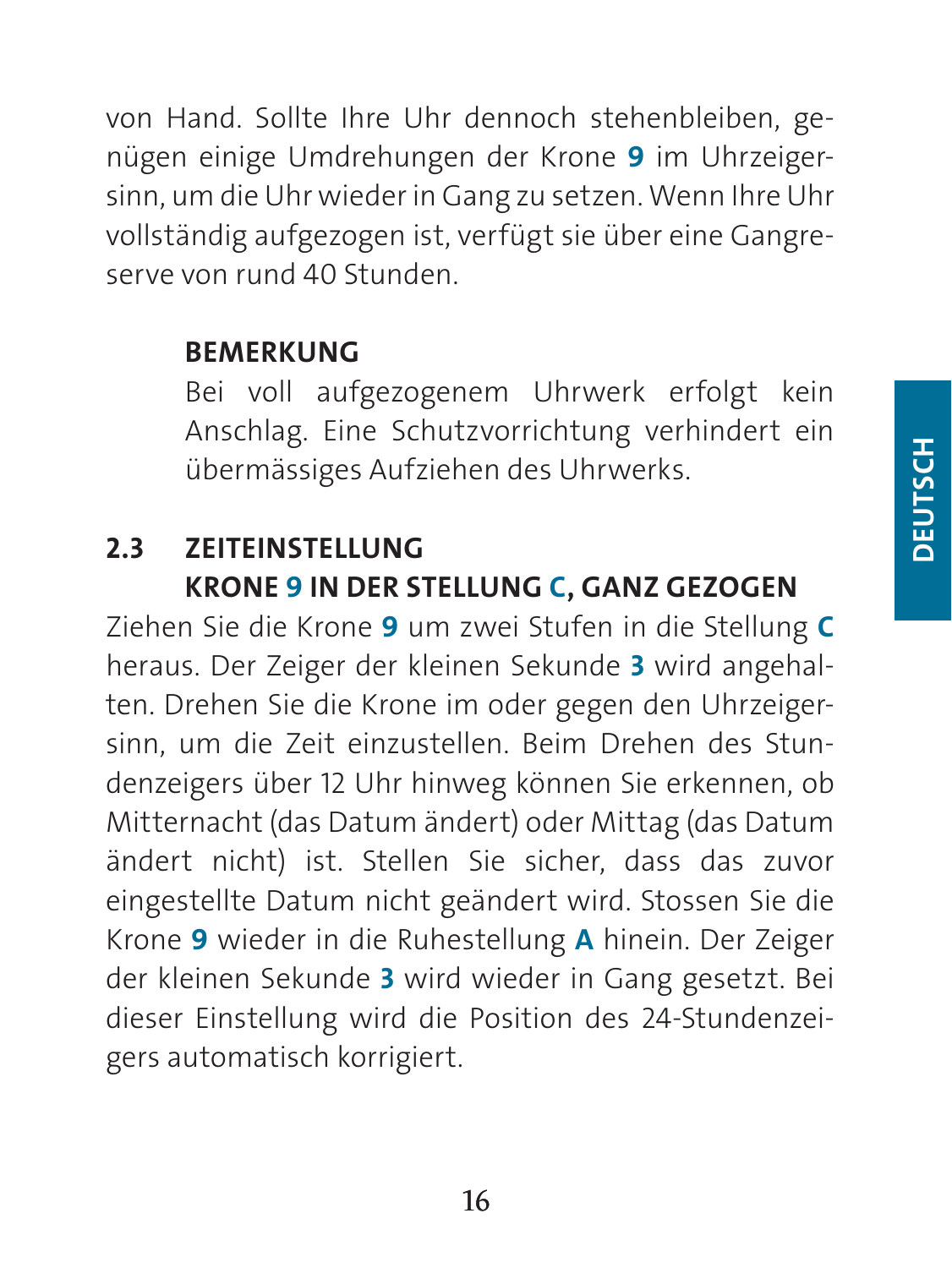#### BEMERKUNG

Für eine sekundengenaue Einstellung empfehlen wir Ihnen, die Krone in die Stellung C herauszu ziehen, wenn sich der Zeiger der kleinen Sekunde 3 genau auf 12 Uhr befindet, und die Krone synchron zu einem offiziellen Zeitzeichen wieder hineinzudrücken.

#### 2.4 WOCHENTAGSSCHNELLKORREKTUR

Um den Wochentag zu korrigieren, betätigen Sie wiederholt den Drücker 10 bei 10 Uhr. Bei jedem Drücken rückt die Anzeige um einen Wochentag vor.

#### BEMERKUNG

Während Sie diese Einstellung vornehmen, läuft die Uhr normal weiter. Es ist somit keine Korrektur der Uhrzeit erforderlich.

#### **WICHTIG**

Ändern Sie niemals den Wochentag zwischen 21.30 Uhr und 02.00 Uhr. Die Mechanik des Wochentags wechsels ist dann bereits in Gang und könnte beschädigt werden.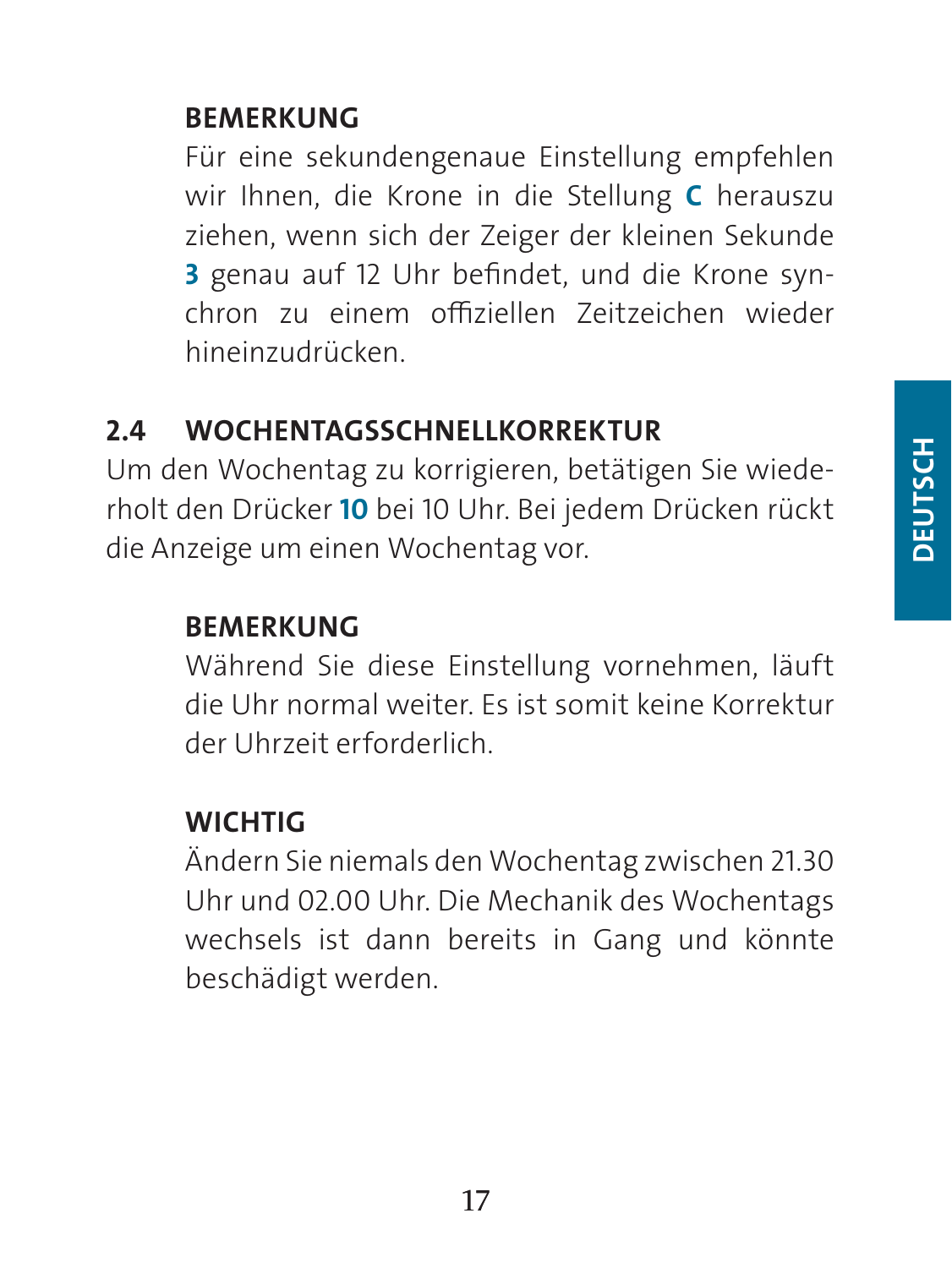#### 2.5 MONATS- UND DATUMSSCHNELLKORREKTUR KRONE 9 IN DER MITTLEREN STELLUNG B

Ziehen Sie die Krone 9 um eine Stufe in die Stellung B heraus. Drehen Sie sie gegen den Uhrzeigersinn, bis der richtige Monat bei der Monatsanzeige 7 erscheint. Die Monatsanzeige rückt mit jeder vollen Umdrehung des Datumzeigers 5 um eine Position vor. Drehen Sie die Krone weiter, bis der Datumzeiger 5 das richtige Datum anzeigt. Stossen Sie die Krone wieder in die Ruhestellung A hinein.

#### **BEMERKUNG**

Während Sie diese Einstellung vornehmen, läuft die Uhr normal weiter. Es ist somit keine Korrektur der Uhrzeit erforderlich.

#### **WICHTIG**

Ändern Sie niemals das Datum zwischen 03.00 Uhr und 04.00 Uhr. Die Mechanik könnte beschädigt werden.

#### 2.6 MONDPHASENKORREKTUR KRONE 9 IN DER MITTLEREN STELLUNG B

Ziehen Sie die Krone 9 um eine Stufe in die Stellung B heraus. Drehen Sie sie im Uhrzeigersinn, um die Mondphasenanzeige 8 einzustellen. Diese Einstellung hat keinen Einfluss auf die Datumsanzeige. Stossen Sie die Krone wieder in die Ruhestellung A hinein.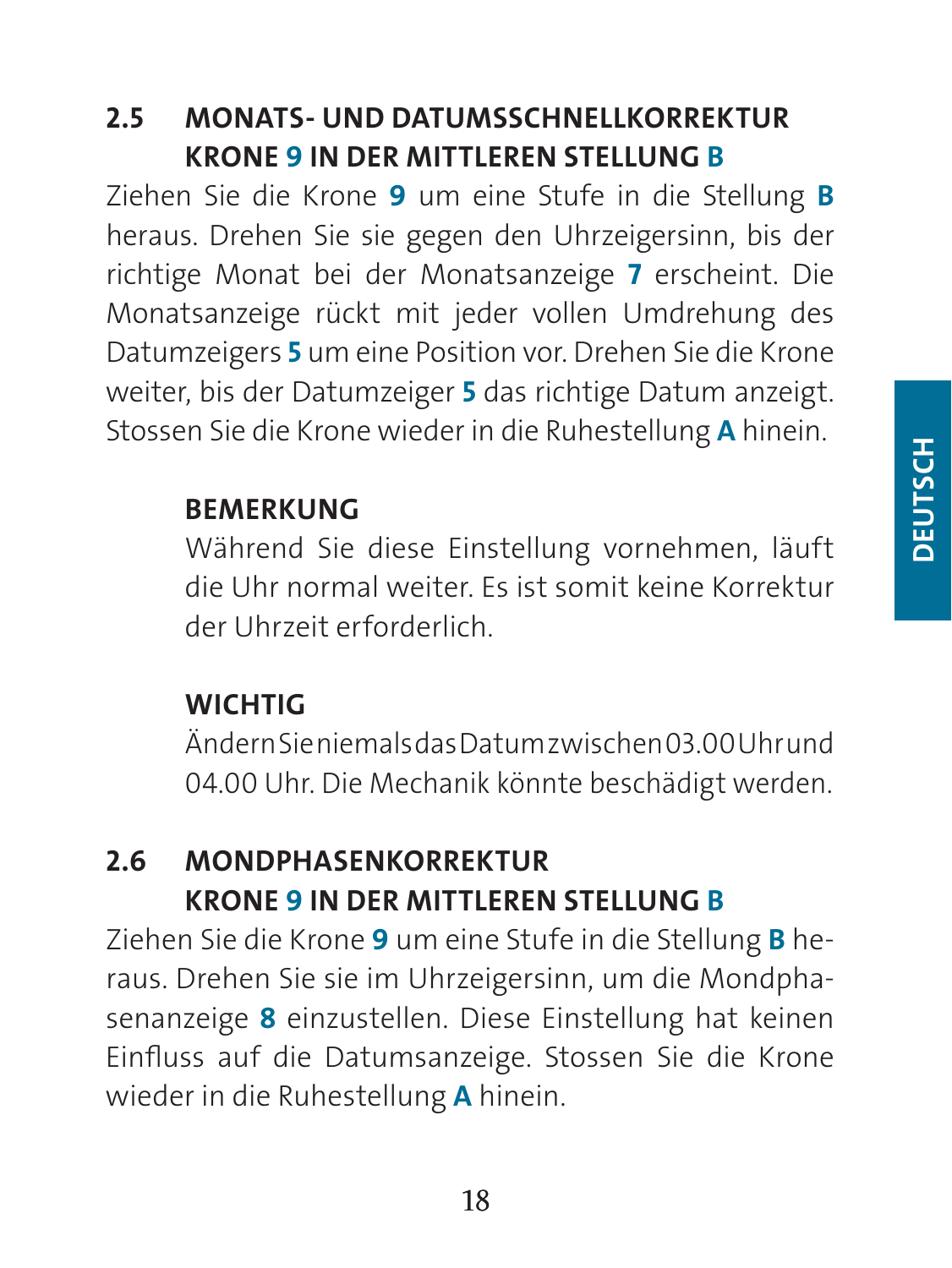#### **WICHTIG**

Ändern Sie niemals die Mondphasenanzeige zwischen 03.00 Uhr und 05.00 Uhr. Die Mechanik des Mondphasenwechsels ist dann bereits in Gang und könnte beschädigt werden.

### 3 . CHRONOGRAPH-FUNKTIONEN

Mit Hilfe des Chronographen können Sie Zeitintervalle bis zur Dauer von 12 Stunden stoppen.

#### 3.1 STARTEN DES CHRONOGRAPHEN

Wenn der Drücker A. betätigt wird, beginnt der zentrale Sekundenzeiger des Chronographen 11 zu laufen. Er führt in 60 Sekunden eine ganze Umdrehung aus. Der Minutenzähler 12 bei 12 Uhr und der Stundenzähler 13 bei 6 Uhr registrieren die seit dem Starten verflossene Zeit.

#### 3.2 ANHALTEN DES CHRONOGRAPHEN

Durch erneutes Betätigen des Drückers A. können der zentrale Sekundenzeiger des Chronographen 11 und die Zeiger der Chronographenzähler 12 und 13 gestoppt werden, um die verflossene Zeit abzulesen.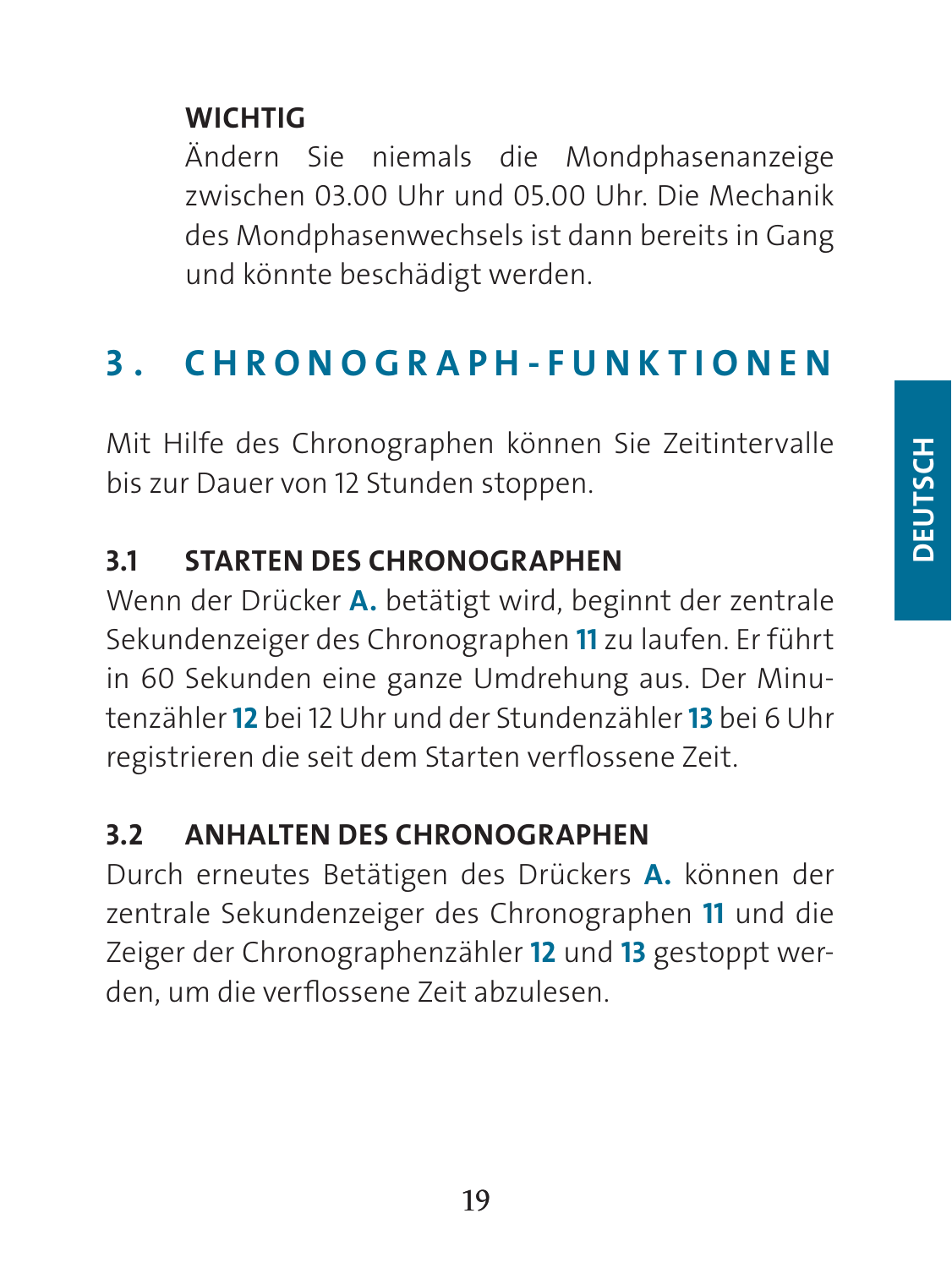# **DEUTSCH DEUTSCH**

#### 3.3 NULLSTELLEN DES CHRONOGRAPHEN

Durch Betätigen des Drückers B. wird der Chronograph auf null gestellt. Der Chronograph ist nun bereit für einen neuen Stoppvorgang.

#### 3.4 ADDITIONSSTOPPZEITEN

Für Additionsstoppzeiten können Sie den Chronographen mit Hilfe des Drückers A. bei 2 Uhr beliebig oft starten und wieder anhalten. Die entsprechenden Zeiger werden dabei nicht auf null gestellt, sondern starten jeweils aus der zuletzt eingenommenen Position. Durch Betätigen des Drückers B. bei 4 Uhr wird der Chronograph auf null gestellt.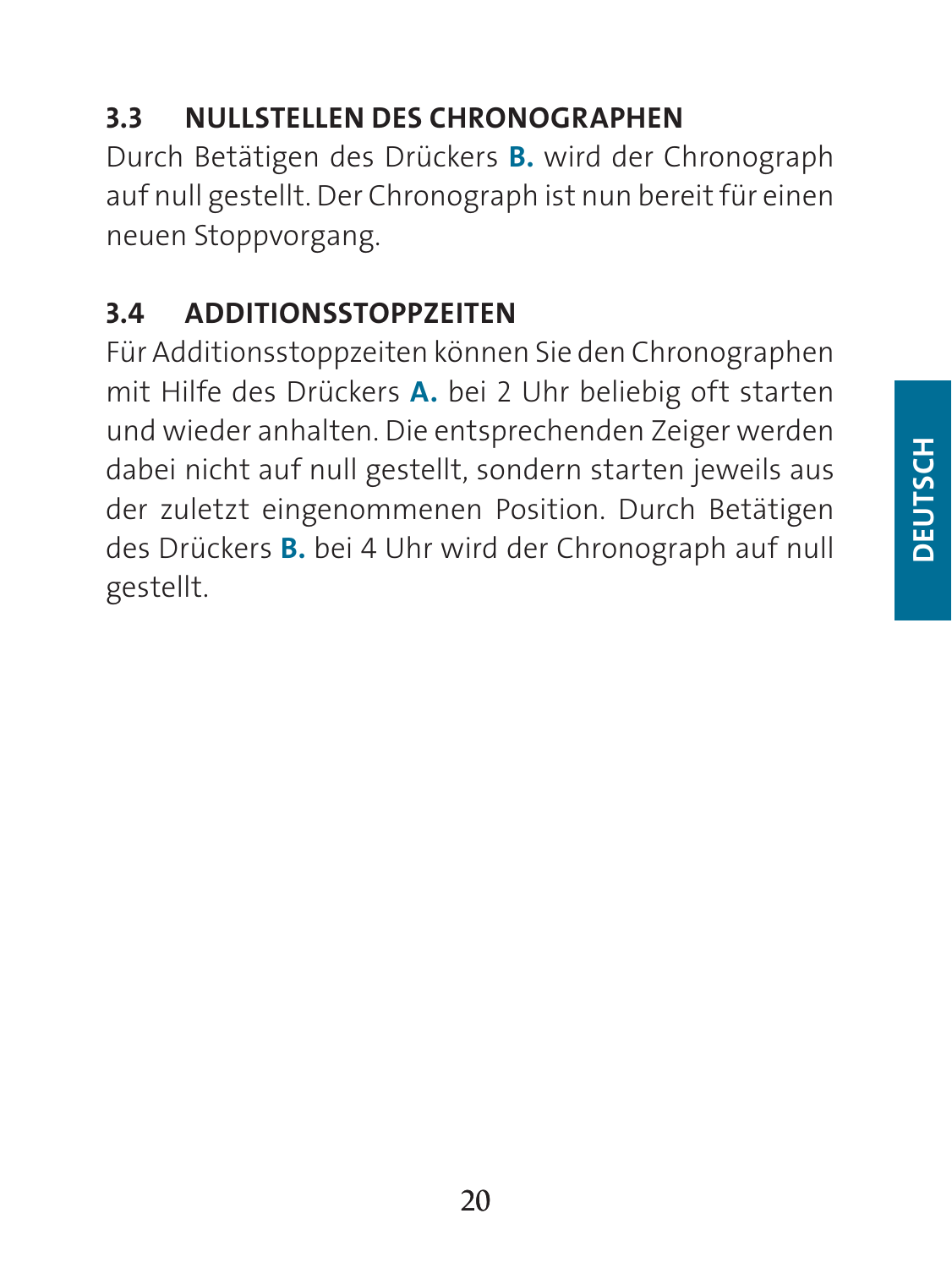# WICHTIGE HINWEISE

#### WASSERDICHTIGKEIT

Die Dichtheit Ihrer Uhr ist nach Spezifikation, im Absatz 2.1 Allgemeinheiten zitiert. Dabei gilt es jedoch zu beachten, dass Manipulationen am Gehäuse, Alterungsprozesse beim Dichtungsmaterial sowie starke Temperaturschwankungen (z. B. von der prallen Sonne ins kalte Wasser) selbst dem dichtesten Gehäuse zusetzen.

Wasser kann eindringen und zu kostspieligen Reparaturen führen. Deshalb empfehlen wir Ihnen dringend, Ihre Armbanduhr regelmässig durch ein Eterna Fachgeschäft oder eine Eterna Generalvertretung auf ihre Wasserdichtigkeit überprüfen zu lassen.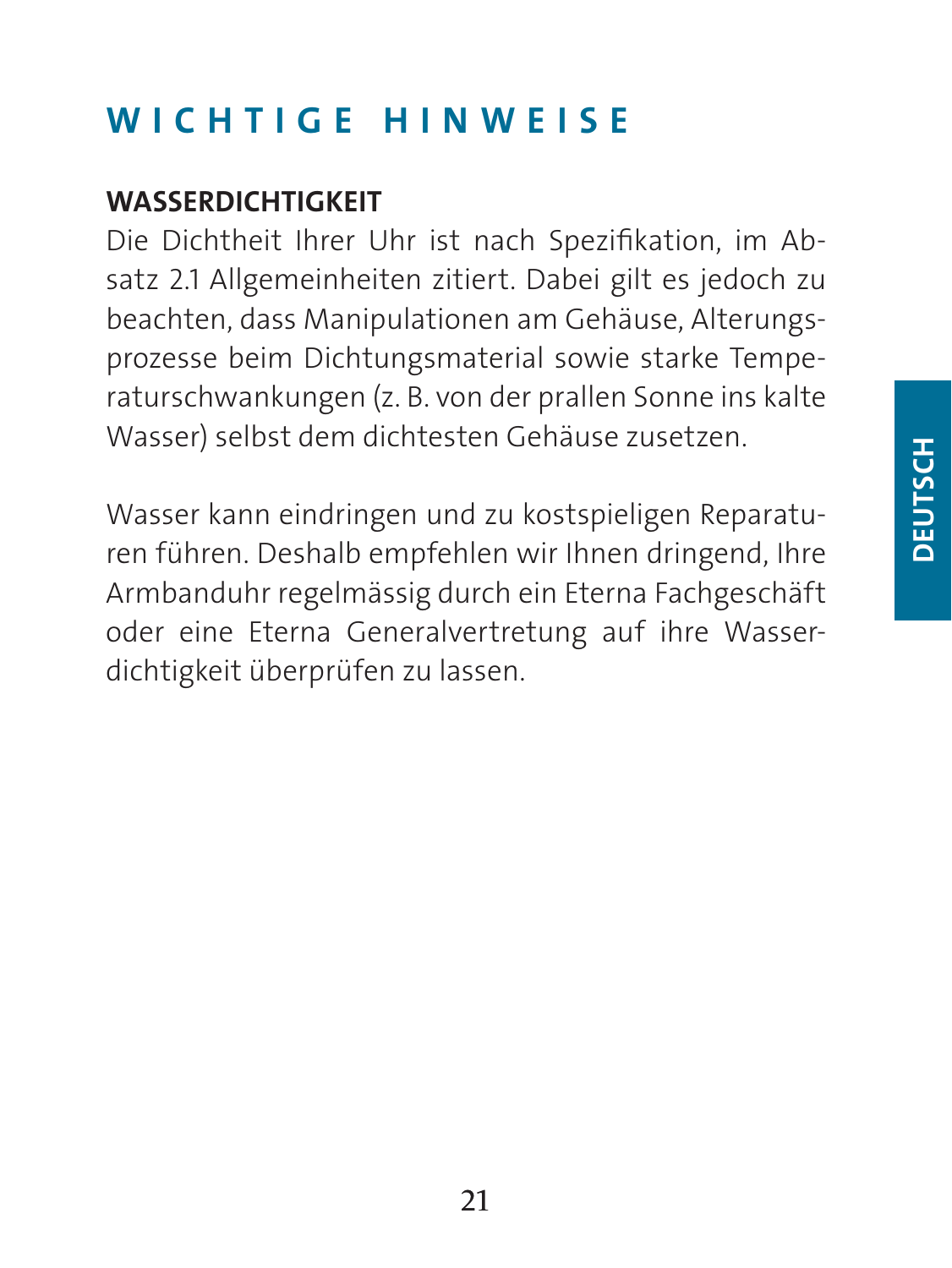#### PFLEGE

Ihre Uhr wurde mit grosser Sorgfalt gefertigt. Beachten Sie bitte die folgenden Hinweise, damit Ihre Armbanduhr möglichst lange ihre anfängliche Präzision und ihr gepflegtes Äusseres behält.

Wenn Ihre Uhr über ein Lederband verfügt, empfehlen wir, sie zugunsten der Langlebigkeit nicht mit Wasser in Berührung zu bringen. Reinigen Sie Ihre Armbanduhr auch regelmässig mit einem weichen, feuchten Lappen. Spülen Sie Ihre Uhr nach dem Baden im Meerwasser mit Süsswasser ab und lassen Sie sie vollständig trocknen.

Vermeiden Sie es, die Uhr starken Temperatur- und Feuchtigkeitsschwankungen, extremen Temperaturen, direkter Sonneneinstrahlung oder starken Magnetfeldern auszusetzen. Vermeiden Sie den direkten Kontakt mit Lösungs- und Reinigungsmitteln, Parfums, Kosmetika usw., denn dadurch könnten Armband, Gehäuse oder Dichtungen beschädigt werden. Vermeiden Sie es, Ihre Uhr Temperaturschocks und anderen Stosswirkungen auszusetzen, da sie dadurch Schaden nehmen könnte. Lassen Sie Ihre Uhr nach einer starken Stosswirkung durch ein Eterna Fachgeschäft oder eine Eterna Generalvertretung prüfen.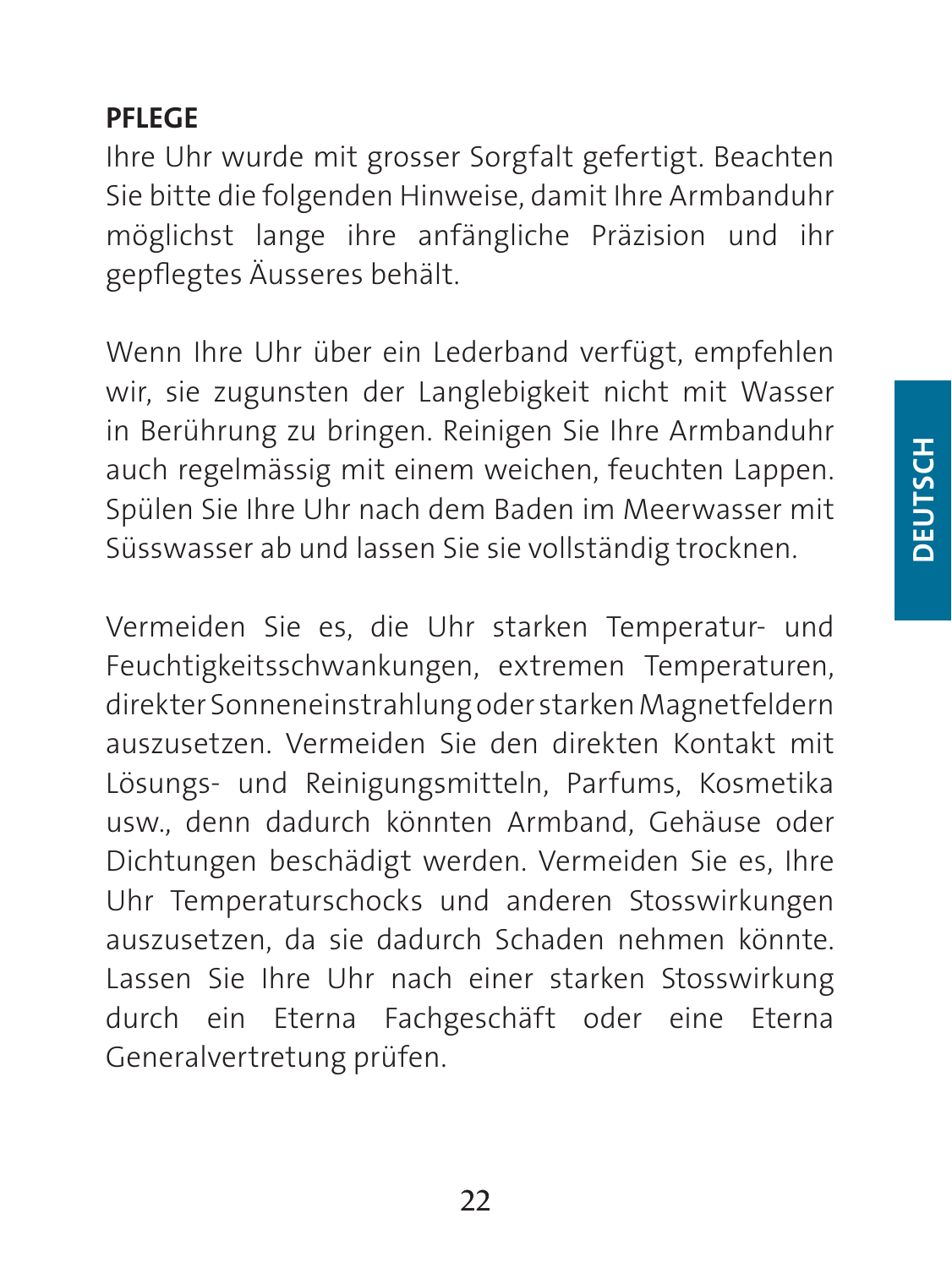#### SERVICE

Es wird empfohlen, Ihre Uhr mindestens einmal alle vier Jahre revidieren und vollständig reinigen zu lassen. Dies gilt insbesondere auch für das Uhrwerk, dessen Funktion aufgrund der Alterung der Öle und Fette beeinträchtigt werden kann.

Um einen makellosen Service sicherzustellen und die Gültigkeit der Garantie zu erhalten, wenden Sie sich immer an ein Eterna Fachgeschäft oder an eine Eterna Generalvertretung.

Sollten Sie weitere Fragen haben, wenden Sie sich bitte an Ihr Eterna Fachgeschäft oder auch an die Eterna Generalvertretung Ihres Landes. Sie finden die jeweiligen Adressen sowie weitere Informationen auf unserer Website unter: www.eterna.com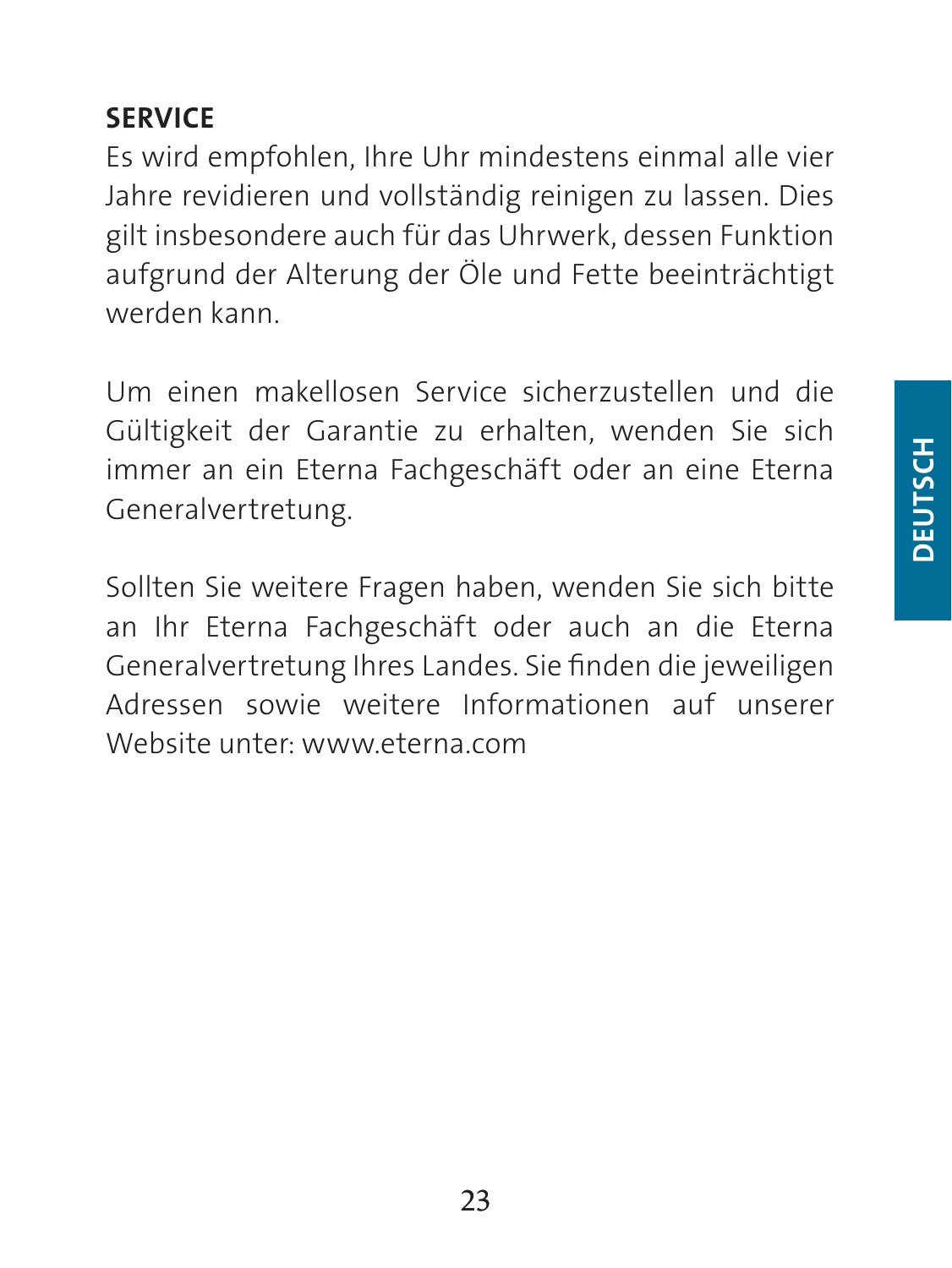#### SAMMLUNG UND BEHANDLUNG VON QUARZUHREN NACH ENDE IHRER LEBENSDAUER\*



Dieses Symbol bedeutet, dass dieses Produkt nicht mit dem Hausmüll entsorgt werden soll. Es soll an die lokalen, autorisierten Rückgabeund Sammelsysteme zurückgegeben werden. Durch Einhalten dieses Verfahrens

leisten Sie einen Beitrag an die Umwelt und an die menschliche Gesundheit. Das Recycling dieser Stoffe hilft natürliche Ressourcen zu erhalten.

\* Gilt nur in den EU-Mitgliedstaaten und in Ländern mit entsprechender Gesetzgebung.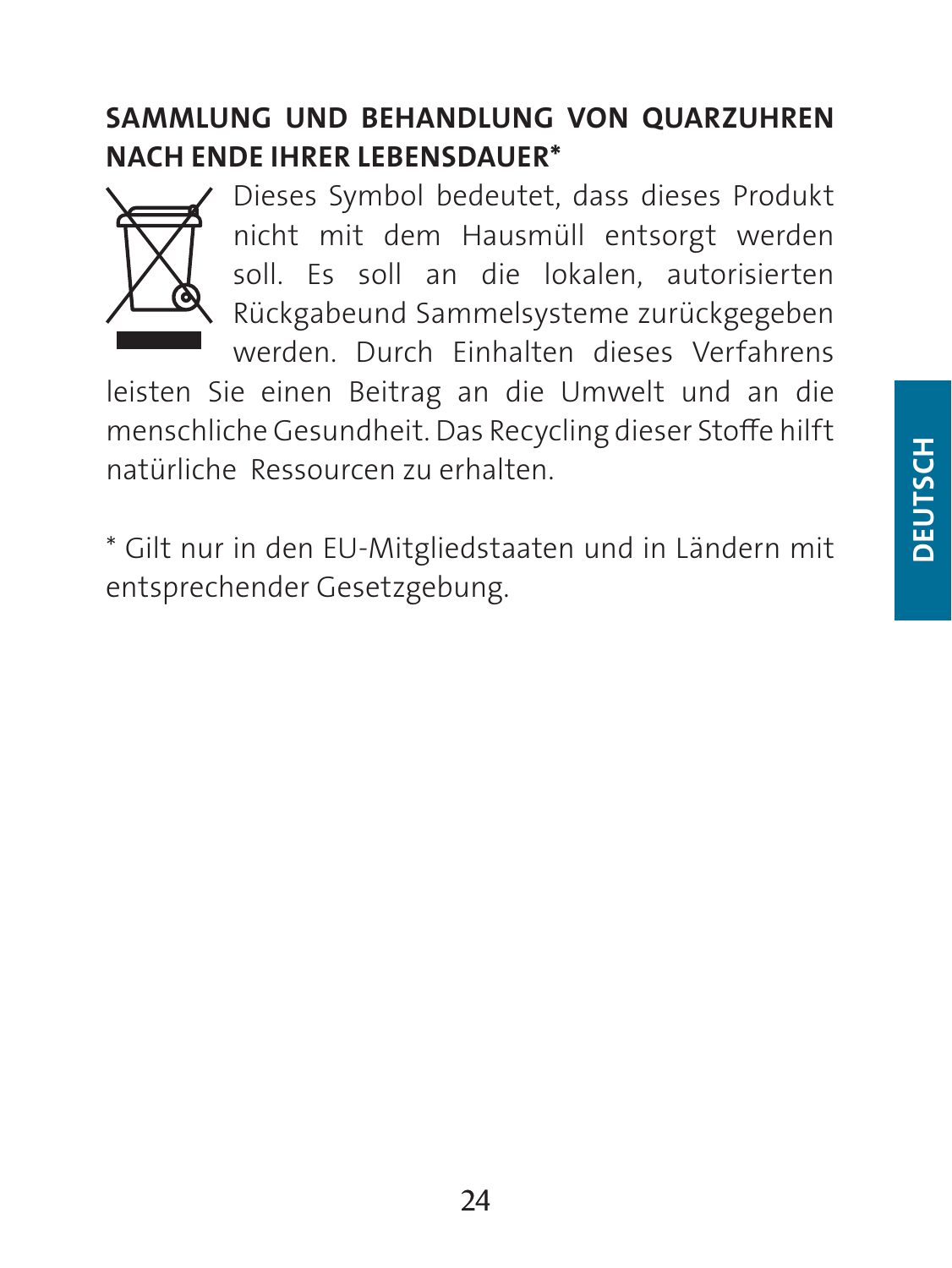# TABLE DES MATIÈRES

- 26 1948 Chronographe Phases de Lune Tangaroa Chronograph Phases de Lune
- 32 Recommandations importantes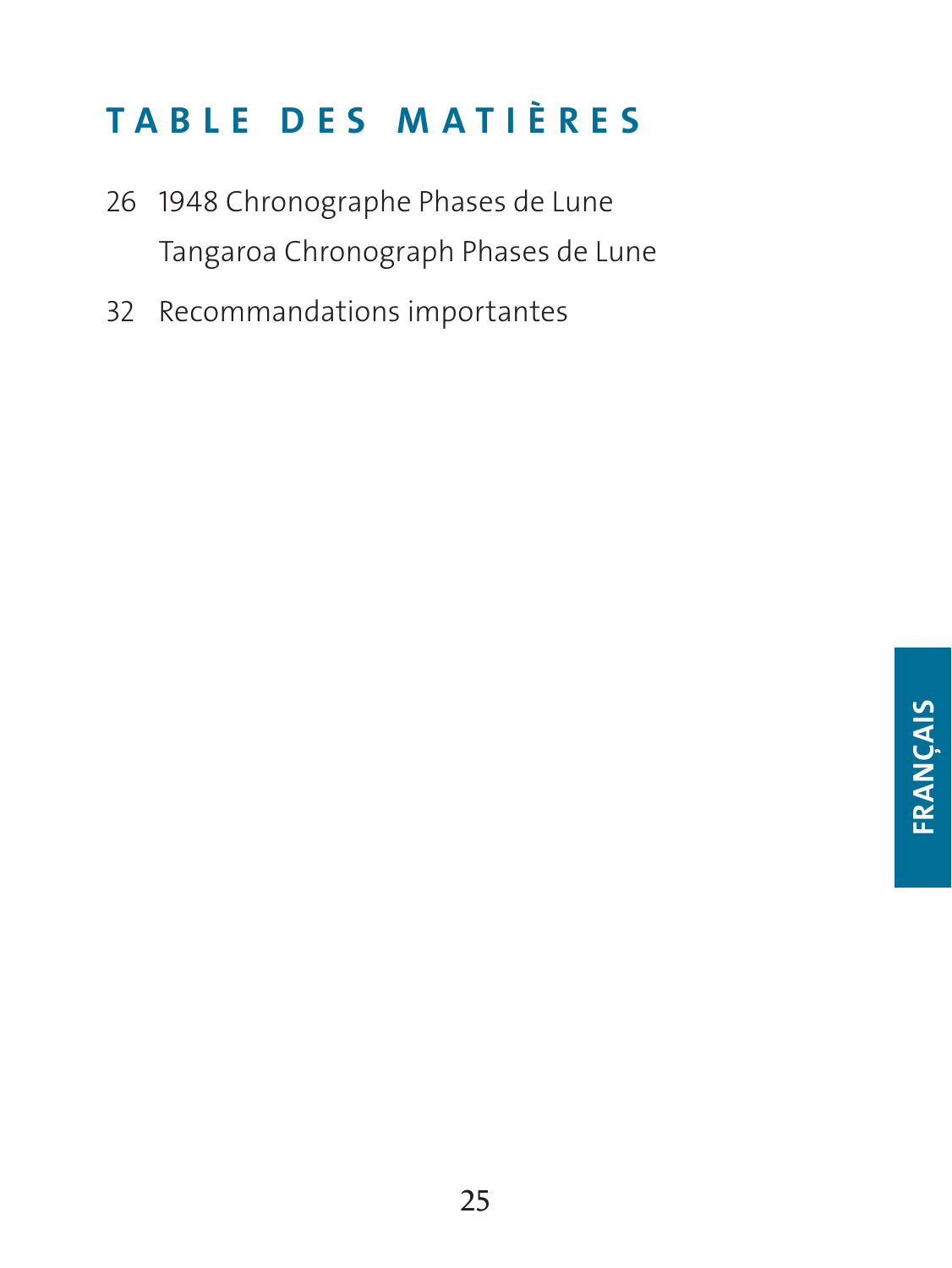1. AFFICHAG E – FONCTIONS



#### **MONTRE**

- Aiguille des heures
- Aiguille des minutes
- Aiguille de petite seconde
- Aiguille de 24 heures
- Aiguille de la date
- Indication du jour
- Indication du mois
- Phase de lune
- Couronne de réglage

 Poussoir de correction rapide du jour

#### **CHRONOGRAPHE**

- Aiguille des secondes
- Compteur 30 minutes
- Compteur 12 heures
- A. Poussoir marche-arrêt
- B. Poussoir de remise à zéro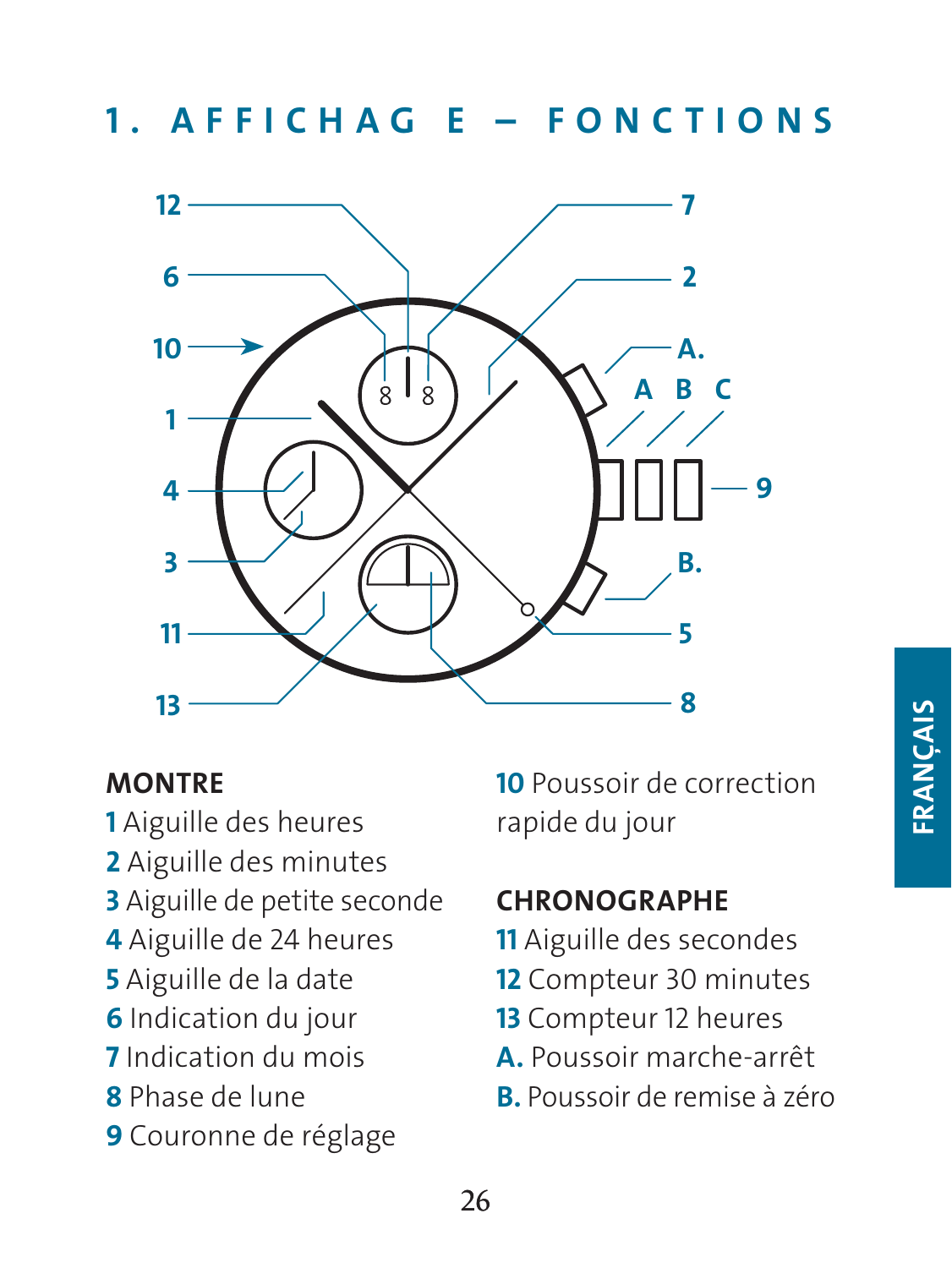# 2 . RÉGLAGES

# 2.1 GÉNÉRALITÉS

Votre montre offre une étanchéité assurée jusqu'à 30 m (3 bar) de profondeur. Elle dispose d'un mouvement mécanique automatique dont le remontage, la correction rapide de la date et la mise à l'heure s'effectuent par l'intermédiaire de la couronne 9 à 3 positions :

A Position de repos et de remontage manuel

B Position de correction rapide de la phase de lune, de la date et du mois

C Position de réglage de l'heure avec stop seconde et changement de la date à chaque passage à minuit

#### **REMARQUES**

Une fois le réglage effectué, repoussez toujours la couronne contre la boîte fin de préserver l'étanchéité de la montre. N'actionnez jamais la couronne sous l'eau ou lorsqu'elle est encore humide.

#### 2.2 REMONTAGE COURONNE 9 EN POSITION A, NON TIRÉE

Votre montre dispose d'un mouvement mécanique automatique dont le remontage est assuré par les simples mouvements de votre poignet lorsque vous la portez. Un remontage manuel n'est donc normalement pas nécessaire. Si toutefois votre montre devait s'arrêter, quelques tours de la couronne 9 dans le sens horaire suffisent à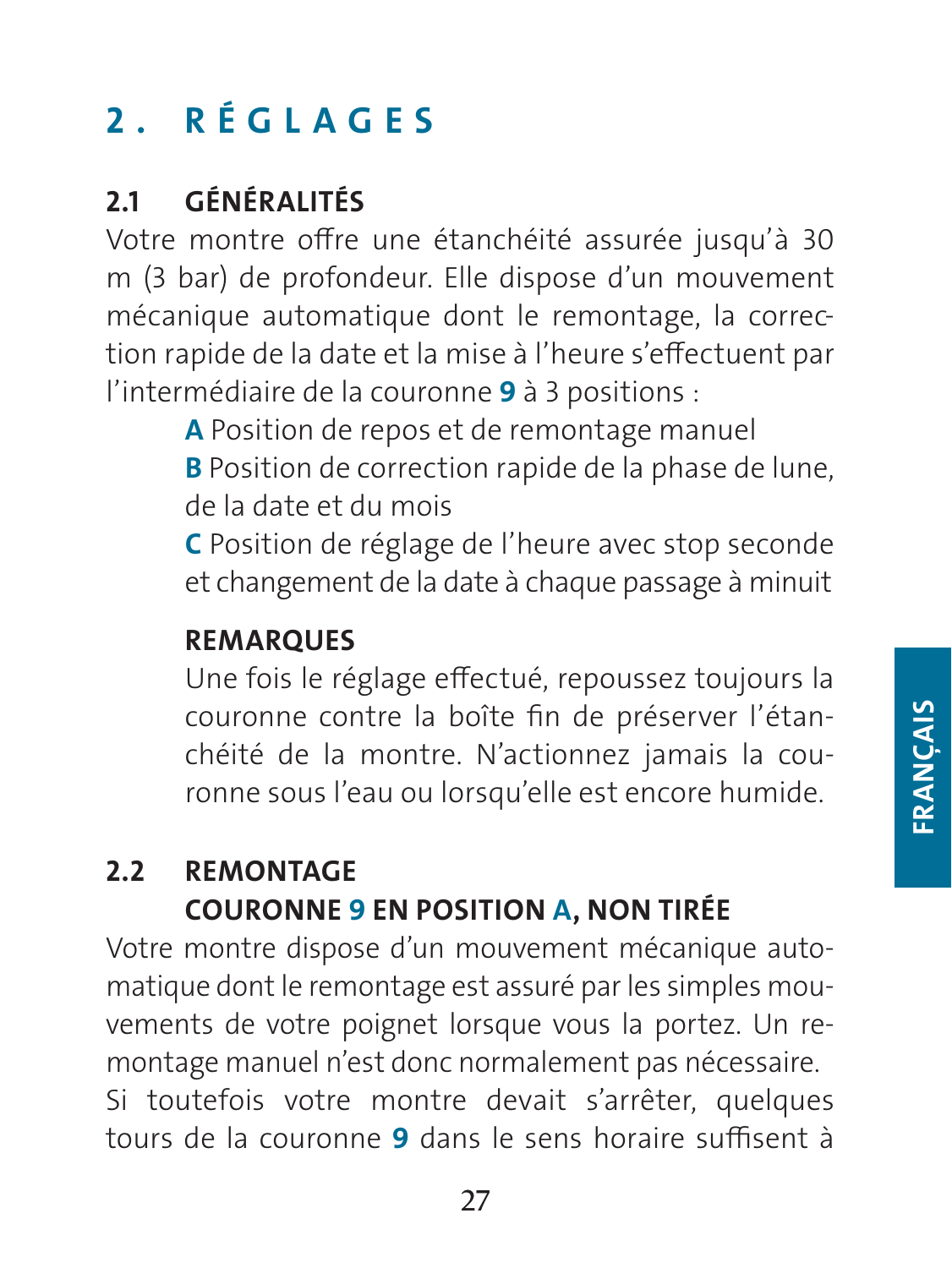la remettre en marche. Complètement remontée, votre montre dispose d'une réserve de marche de 40 heures environ.

#### REMARQUE

Il n'y a pas de butée en fin de remontage. Un mécanisme de protection empêche un remontage excessif du mouvement.

#### 2.3 MISE À L'HEURE COURONNE 9 EN POSITION C, TIRÉE

Tirez la couronne 9 de deux crans jusqu'en position C. L'aiguille de petite seconde 3 s'arrête. Tournez la couronne dans le sens horaire ou antihoraire pour effectuer la mise à l'heure. Lorsque l'aiguille des heures passe sur la position 12 heures, vous pouvez voir si elle indique minuit (la date change) ou midi (la date ne change pas). Vérifiez que la date réglée précédemment n'est pas modifiée. Repoussez ensuite la couronne 9 en position de repos A. L'aiguille de petite seconde 3 se remet en marche. Durant ce réglage, la position de l'aiguille 24 heures est corrigée automatiquement.

#### REMARQUE

Pour une mise à l'heure à la seconde près, nous vous recommandons de tirer la couronne en position C lorsque l'aiguille de petite seconde 3 se trouve exactement à 12 heures et de la repousser en synchronisation avec un signal horaire officiel.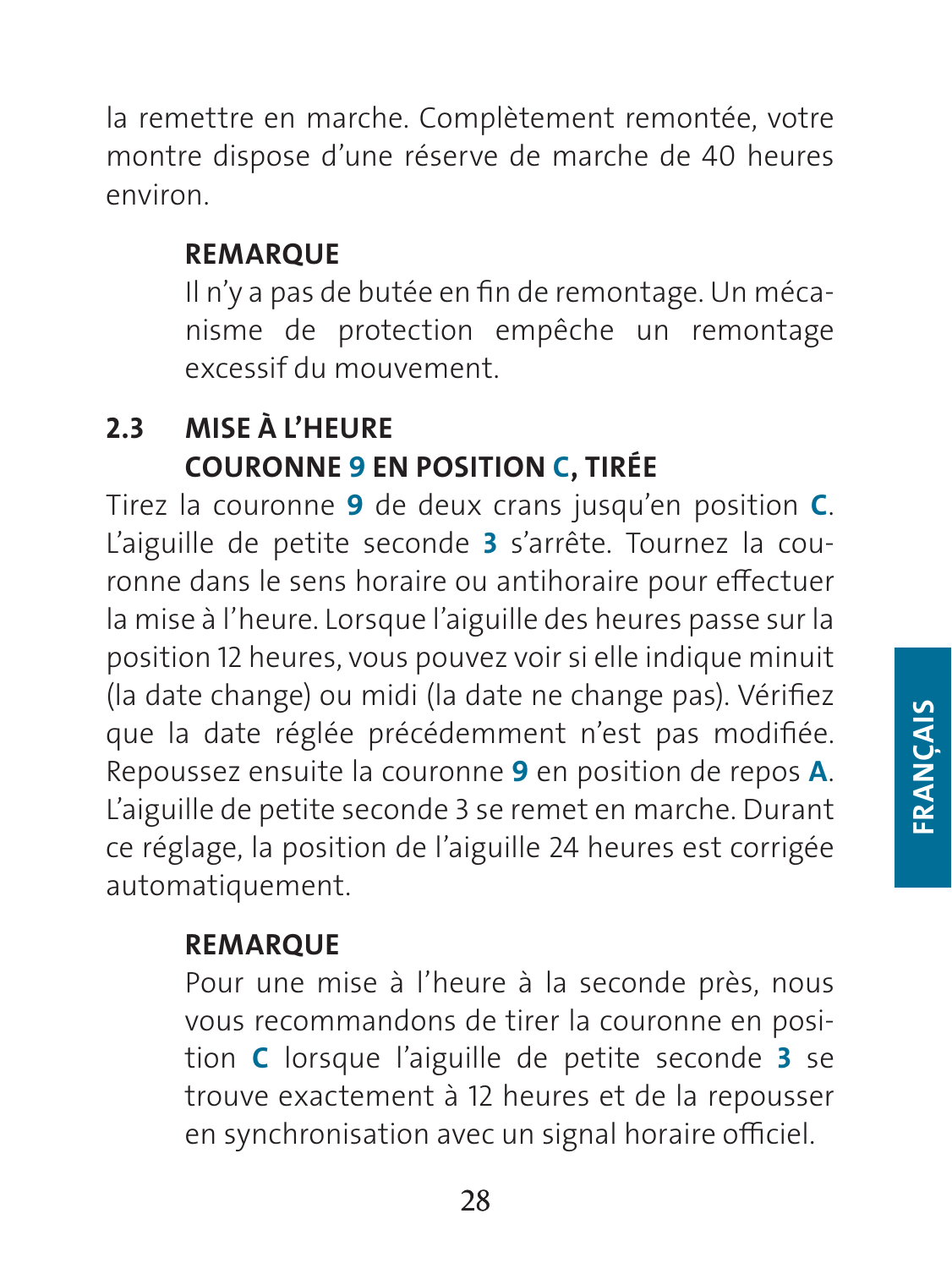#### 2.4 CORRECTION RAPIDE DU JOUR

Pour corriger le jour, il suffit d'appuyer successivement sur le poussoir 10 situé à 10 heures. A chaque pression, l'indication avance d'un jour.

#### REMARQUE

Durant cette manipulation, votre montre continue à fonctionner normalement et ne nécessite donc pas de correction de l'heure.

#### **IMPORTANT**

Ne corrigez jamais le jour entre 21h30 et 02h00. Le mouvement est en train de changer de date et risquerait d'être détérioré.

#### 2.5 CORRECTION RAPIDE DU MOIS ET DE LA DATE COURONNE 9 TIRÉE EN POSITION INTERMÉDIAIRE B

Tirez la couronne 9 d'un cran en position B. Tournez-la ensuite dans le sens antihoraire jusqu'à ce que le mois correct apparaisse dans le guichet 7. L'affichage du mois avance d'une position à chaque tour de l'aiguille de date 5 . Continuez à tourner la couronne jusqu'à ce que la date correcte soit indiquée par l'aiguille de date 5. Repoussez ensuite la couronne en position de repos A.

#### **REMARQUE**

Durant cette manipulation, votre montre continue à fonctionner normalement et ne nécessite donc pas de correction de l'heure.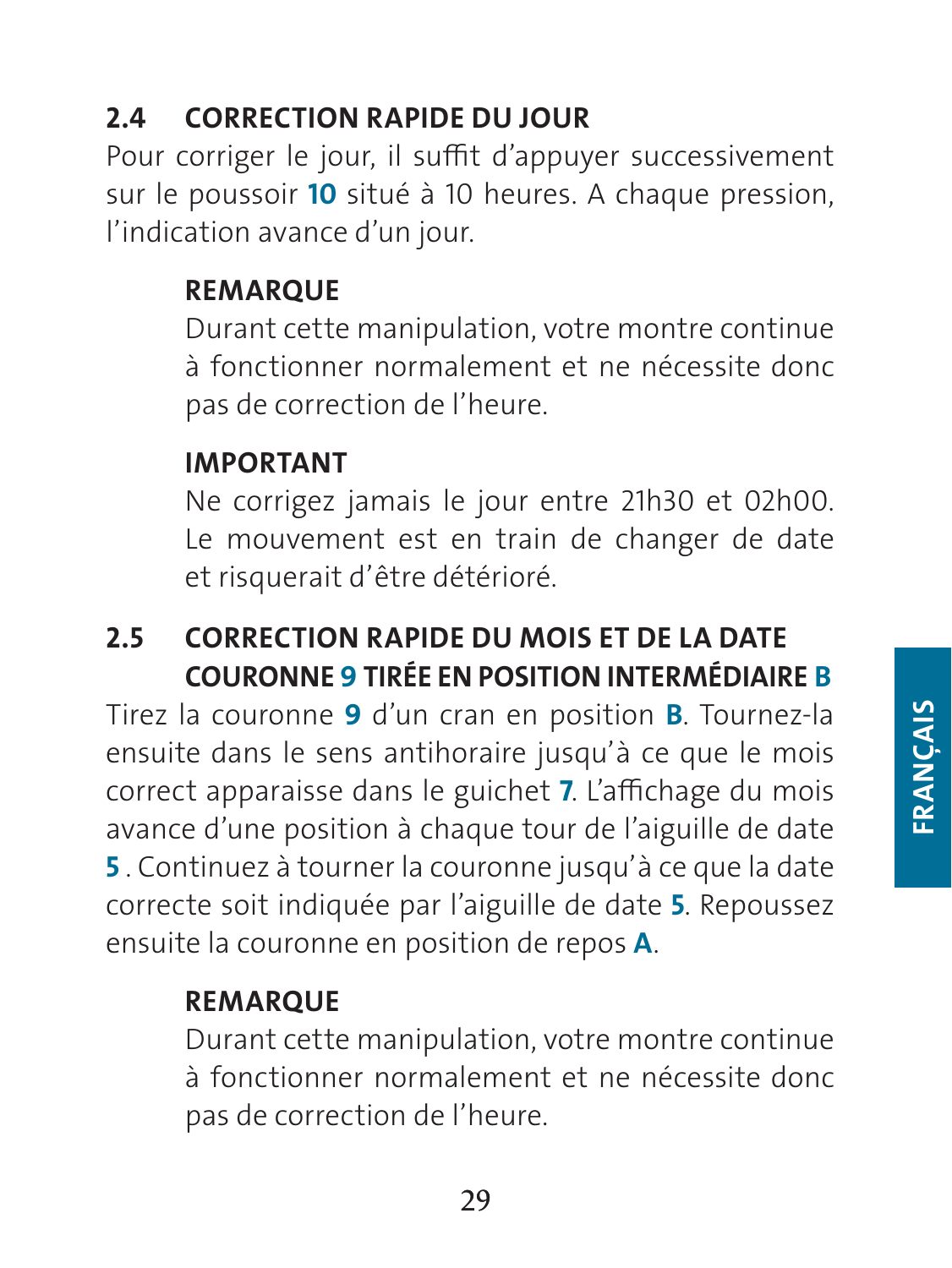#### IMPORTANT

Ne corrigez jamais la date entre 03h00 et 04h00 du matin. Le mouvement risquerait d'être détérioré.

#### 2.6 CORRECTION DE LA PHASE DE LUNE COURONNE 9 EN POSITION INTERMÉDIAIRE B

Tirez la couronne 9 d'un cran jusqu'en position B. Tournez-la ensuite dans le sens horaire pour modifier l'affichage de la phase de lune 8. Ce réglage n'a aucune incidence sur l'affichage de la date. Repoussez ensuite la couronne en position de repos A.

#### IMPORTANT

Ne corrigez jamais la phase de lune entre 03h00 et 05h00 du matin. Le mouvement est en train de changer de phase de lune et risquerait d'être détérioré.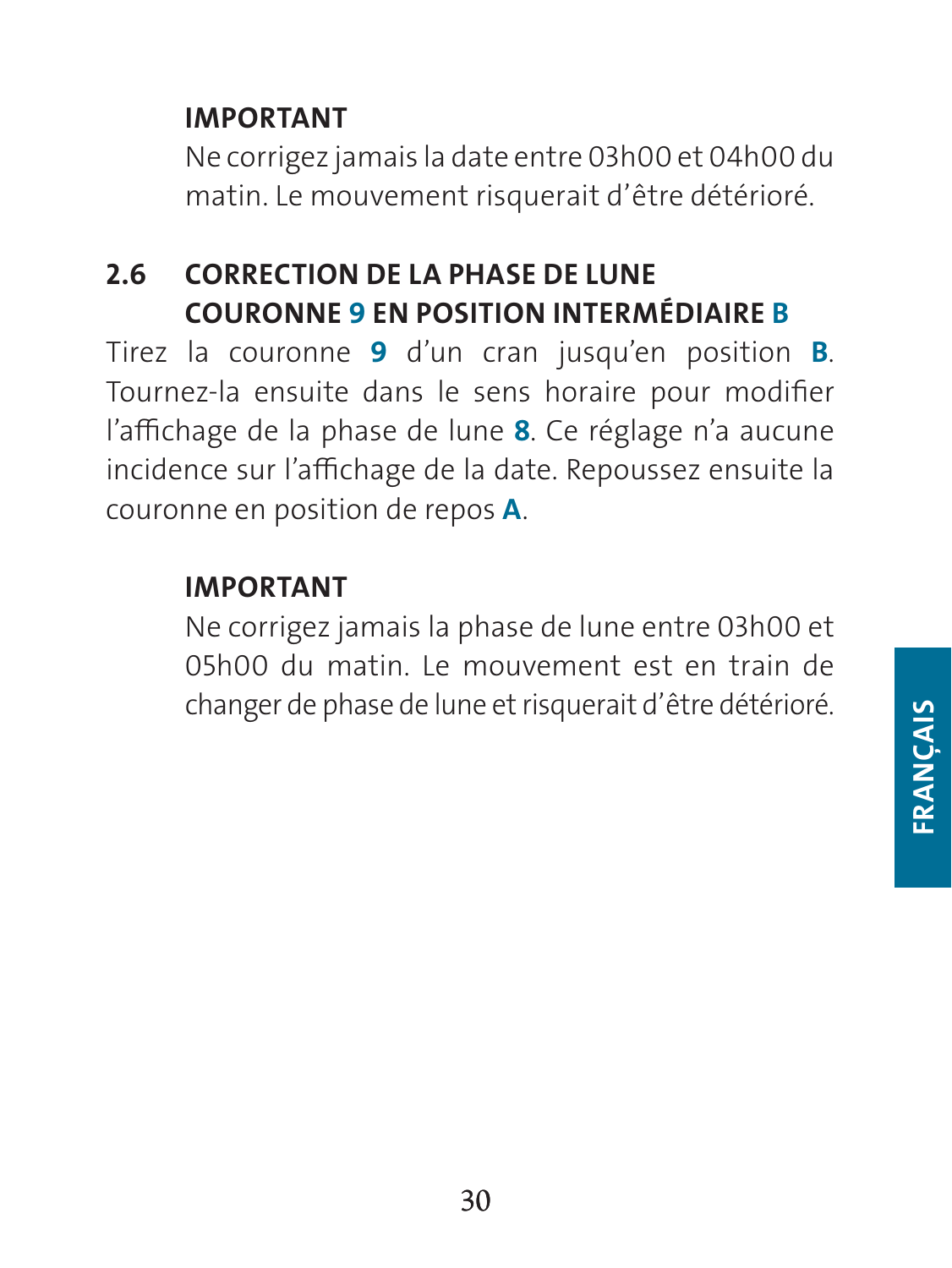# 3 . FONCTIONS DU CHRONOGRAPHE

Le chronographe permet de chronométrer des durées allant jusqu'à 12 heures.

#### 3.1 DÉMARRAGE DU CHRONOGRAPHE

Une pression sur le bouton-poussoir A. démarre l'aiguille centrale des secondes du chronographe 11 . Elle effectue un tour de cadran complet en 60 secondes. Le compteur des minutes 12 situé à 12 heures et le compteur des heures du chronographe 13 situé à 6 heures enregistrent le temps écoulé depuis le démarrage.

#### 3.2 ARRÊT DU CHRONOGRAPHE

Une nouvelle pression sur le poussoir A. arrête l'aiguille centrale des secondes du chronographe 11 et celle des compteurs de chronographe 12 et 13, ce qui permet de lire le temps écoulé.

#### 3.3 REMISE À ZÉRO DU CHRONOGRAPHE

Une pression sur le poussoir B. remet à zéro le chronographe. Le chronographe est maintenant prêt pour un nouveau chronométrage.

# 3.4 CHRONOMÉTRAGES SUCCESSIFS (TEMPS PAR TOUR)

Pour effectuer des chronométrages successifs, il suffit d'enclencher et d'interrompre à volonté la marche du chronographe en actionnant le poussoir A. situé à 2 heures. Les aiguilles correspondantes ne se remettent pas à zéro mais repartent directement de leur position d'arrêt. La remise à zéro du chronographe s'effectue par le poussoir B. situé à 4 heures.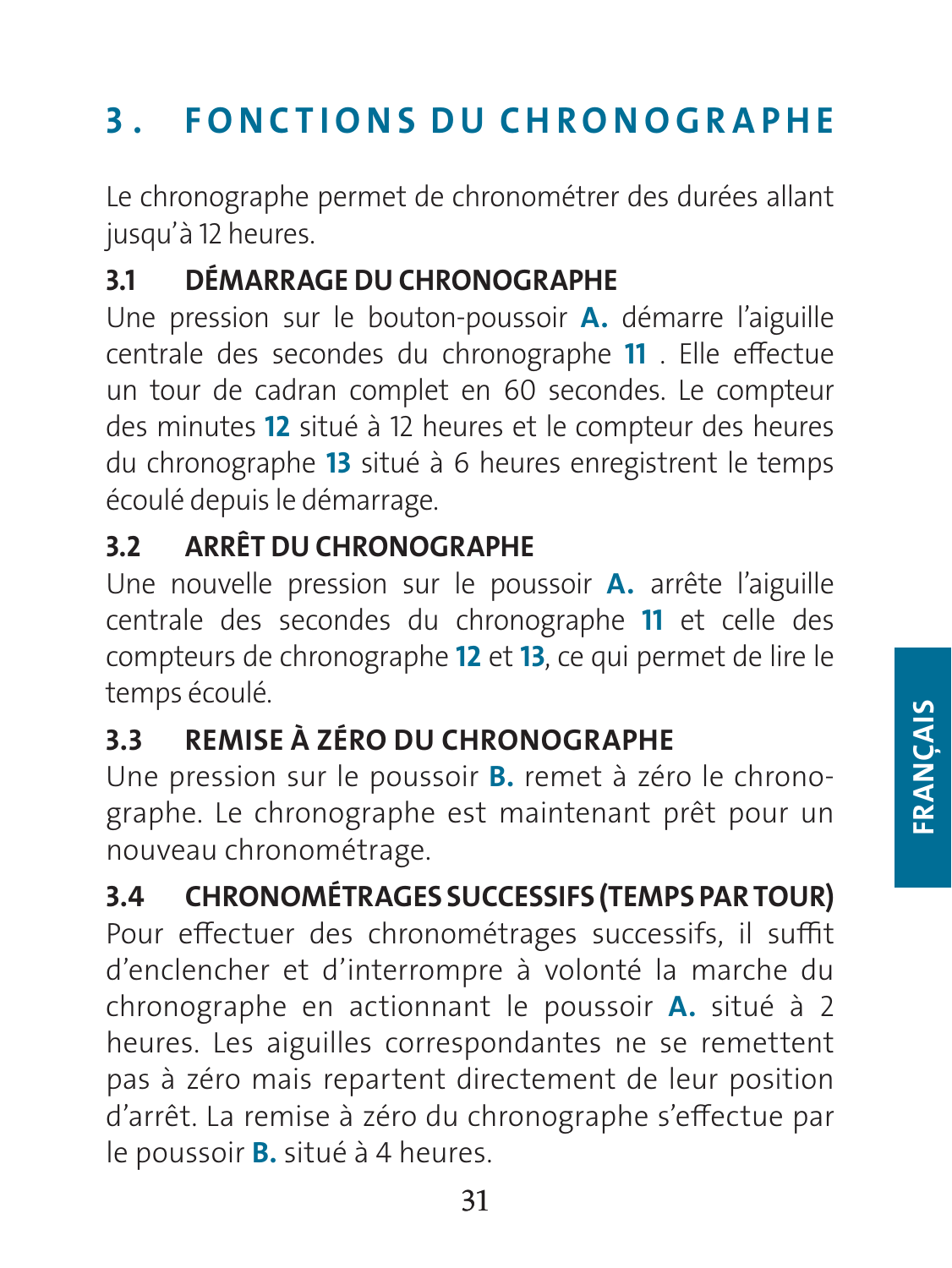# RECOMMANDATIONS IMPORTANTES

# ÉTANCHÉITÉ À L'EAU

L'étanchéité de votre montre selon les spécification citée dans le paragraphe 2.1 généralités. Il importe toutefois de tenir compte que les manipulations courantes du boîtier, le vieillissement des composants assurant l'étanchéité ainsi que de fortes variations de température (du soleil ardent à l'eau froide, par exemple), peuvent avoir raison du boîtier le plus étanche.

Les infiltrations d'eau et d'humidité pouvant occasionner de coûteuses remises en état, nous vous conseillons vivement de soumettre régulièrement votre montre à un contrôle d'étanchéité auprès d'un revendeur autorisé Eterna ou d'un agent général Eterna agréé.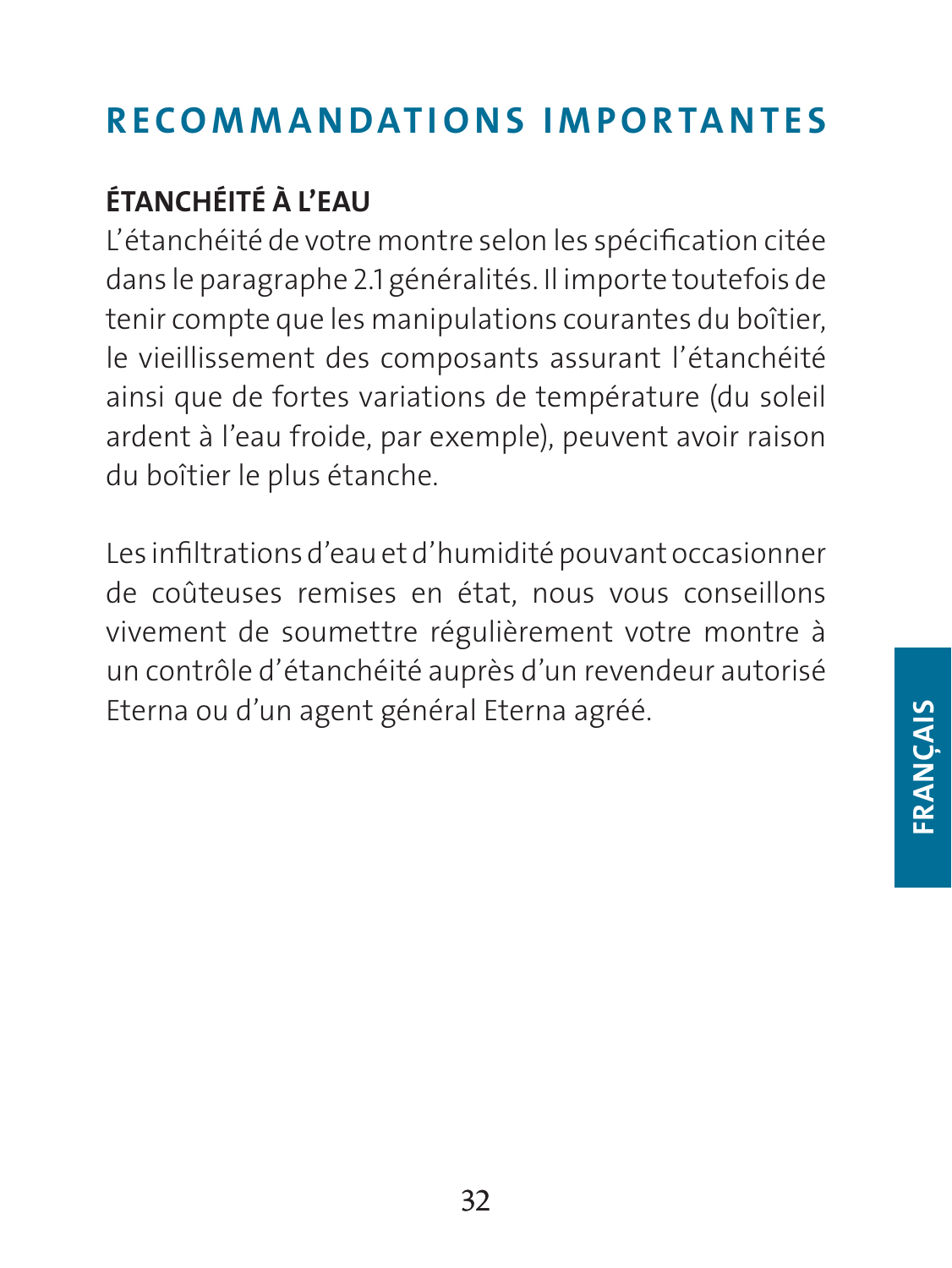#### SOINS ET ENTRETIEN

Votre montre a été fabriquée avec le plus grand soin. Le respect des recommandations indiquées ci-après vous permettra de préserver sa précision de marche et son aspect de neuf aussi longtemps que possible.

Si votre montre est équipée d'un bracelet en cuir, dans un souci de durabilité de celui-ci, nous vous recommandons de lui éviter tout contact avec l'eau. Nous vous conseillons également de la nettoyer régulièrement avec un chiffon doux légèrement humide. Après une baignade dans de l'eau de mer, rincez-la à l'eau douce et laissez-la sécher complètement.

Evitez de laisser votre montre dans des endroits exposés à de fortes variations de température ou d'humidité, à des températures extrêmes, au soleil ou à des champs magnétiques intenses. Evitez le contact direct avec les solvants, les détergents, les parfums, les produits cosmétiques, etc. Ils peuvent endommager le bracelet, le boîtier ou les joints. Evitez les chocs thermiques ou autres : ils pourraient endommager votre montre. En cas de choc violent, veuillez faire contrôler votre montre par un revendeur autorisé Eterna ou un agent général Eterna agréé.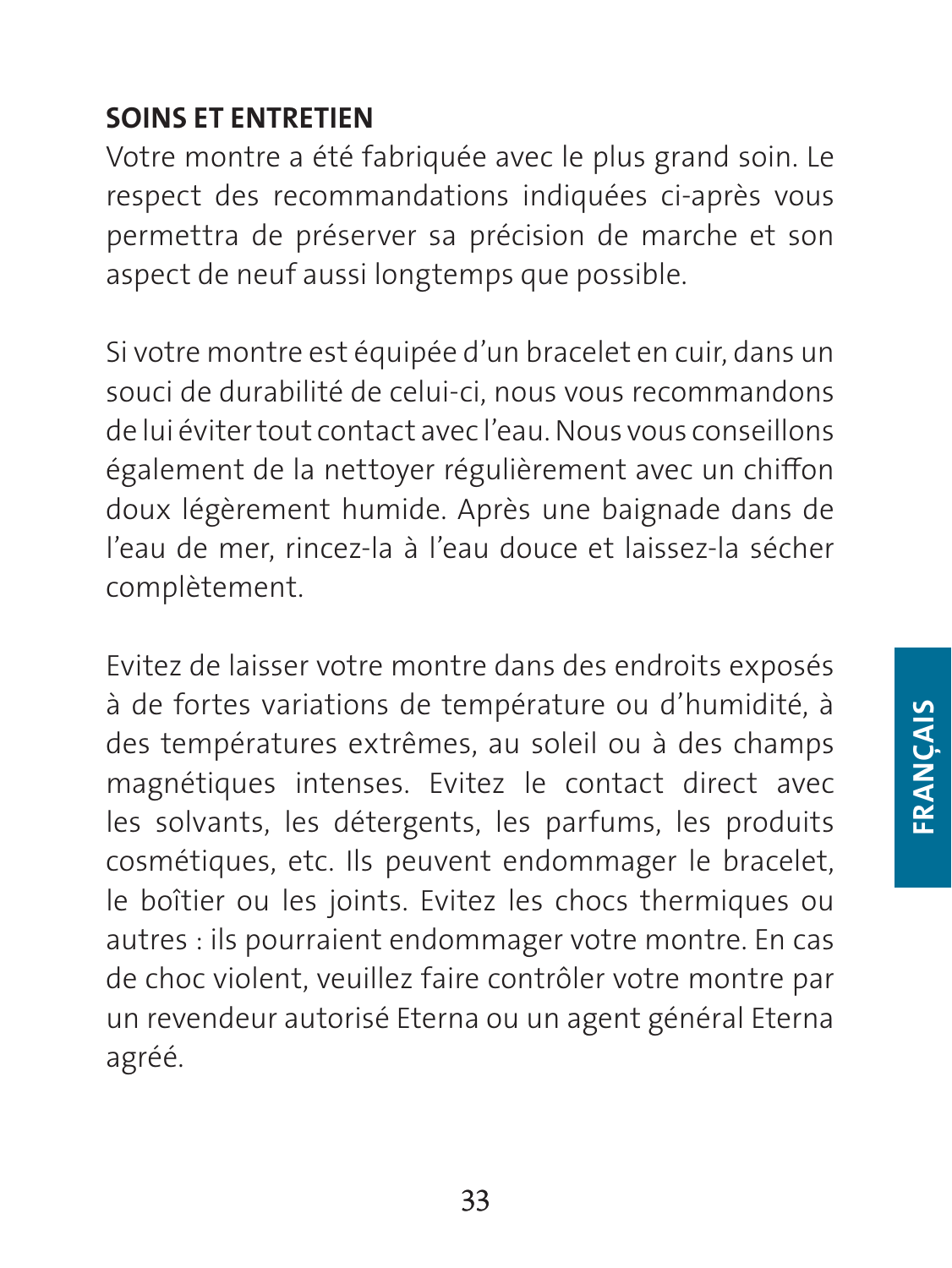#### SERVICE

Il est conseillé de faire réviser et nettoyer entièrement sa montre au moins une fois tous les 4 ans. Une pile épuisée doit être changée aussi vite que possible pour éviter le risque de fuite qui peut endommager le mouvement.

Pour bénéficier d'un service d'entretien irréprochable et pour que la garantie reste valable, adressez-vous toujours à un revendeur autorisé Eterna ou à un agent général Eterna agréé.

Pour toute question, veuillez contacter votre revendeur autorisé Eterna ou encore l'agent général Eterna pour votre pays. Vous trouverez des adresses et de nombreuses informations sur notre site Internet: www.eterna.com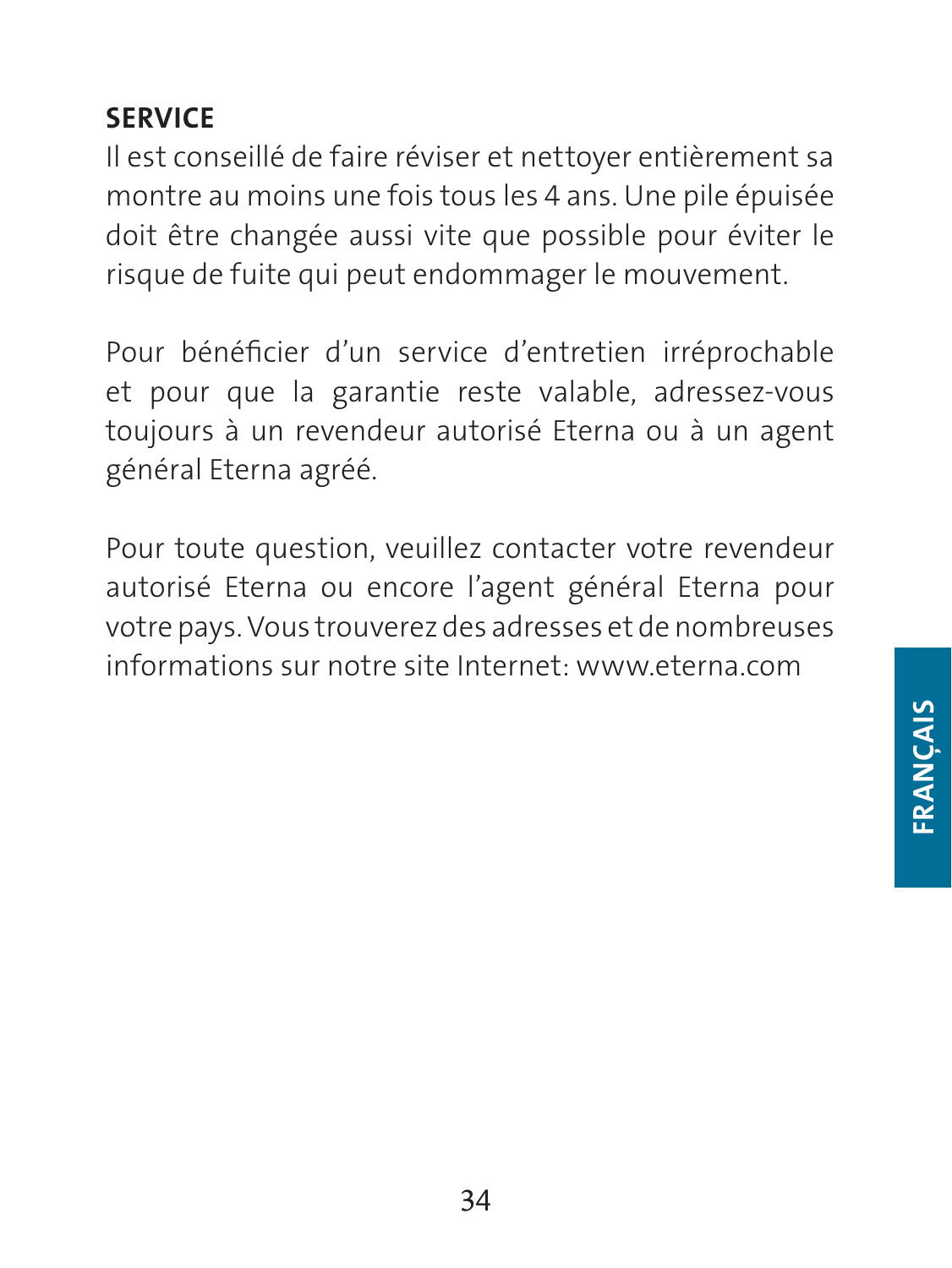#### COLLECTE ET TRAITEMENT DES MONTRES QUARTZ EN FIN DE VIE\*



Ce symbole indique que ce produit ne doit pas être jeté dans les ordures ménagères. Il doit être remis à un point de collecte agréé. En effectuant cette démarche, vous contribuerez

à la protection de l'environnement et de la santé humaine. Le recyclage des matériaux permettra de conserver des ressources naturelles.

\*applicable dans les pays membres de la Communauté Européenne et dans les pays disposant d'une législation comparable.